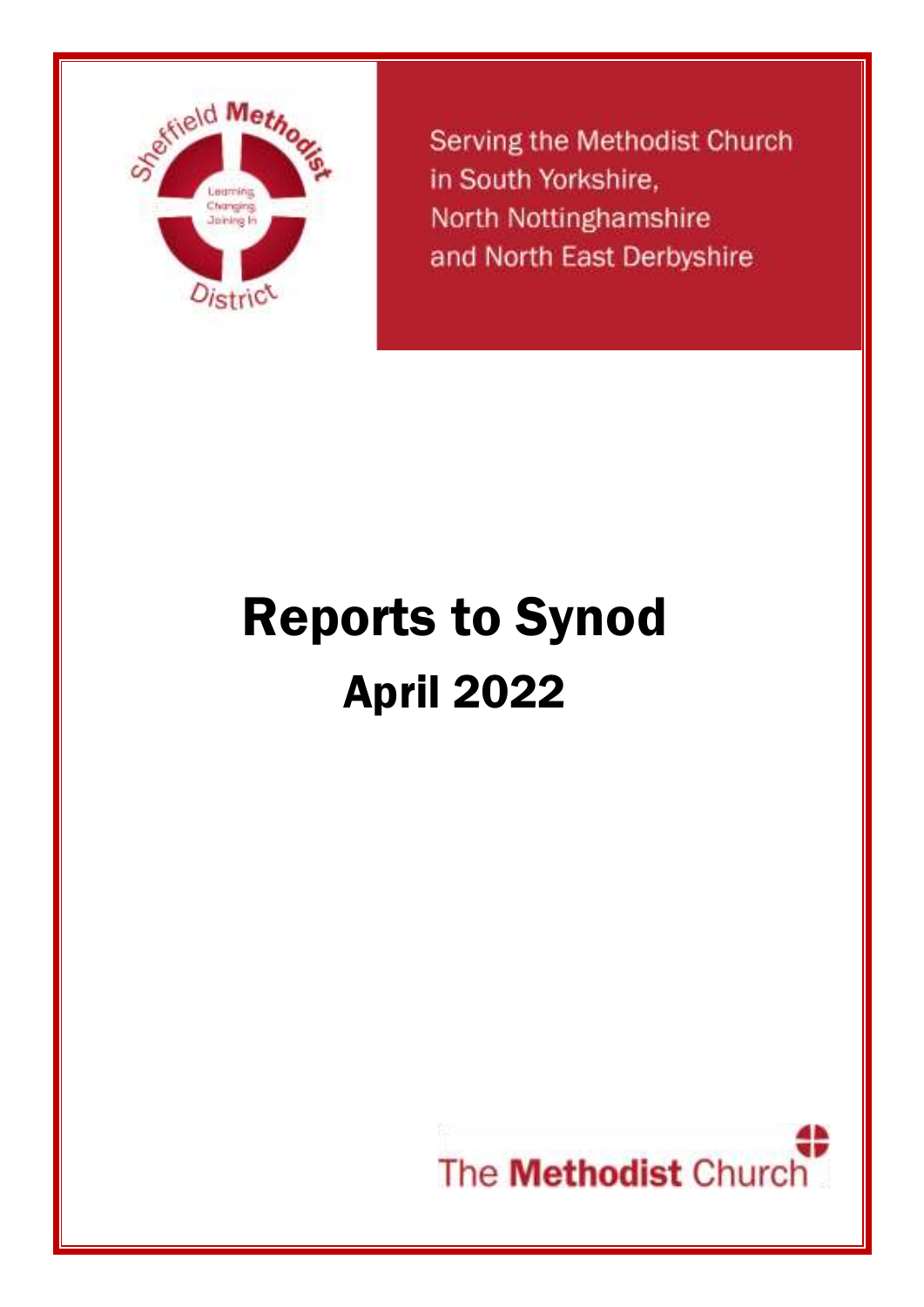#### Chair's Introduction

The year through which we have all journeyed has been another challenging and unusual one for us all and there is much about the last year that we would perhaps not wish to see repeated. Nevertheless, throughout all this time, whether gathered or dispersed, whether together physically or virtually, whether in church or at home, God has still been at work and so has his church.

It would be very easy to think that during the last year or so, nothing much has happened. We've been living under a range of restrictions and unable to do the things we normally do. But this group of reports tell the story of what God has been doing among us and tell the story of how many of you within the district have been responding, serving, reaching out and sharing the love of Christ in many and varied ways "for such a time as this."

I am grateful to all those who work for and serve within the district and who have discovered new ways of enabling us all to continue to share in God's mission. As we gather at this Synod, may we be inspired afresh by the stories that we hear and challenged again to keep telling our story and by so doing, tell God's story. It's what the world needs to hear!

Every blessing

Caiu

Gill Newton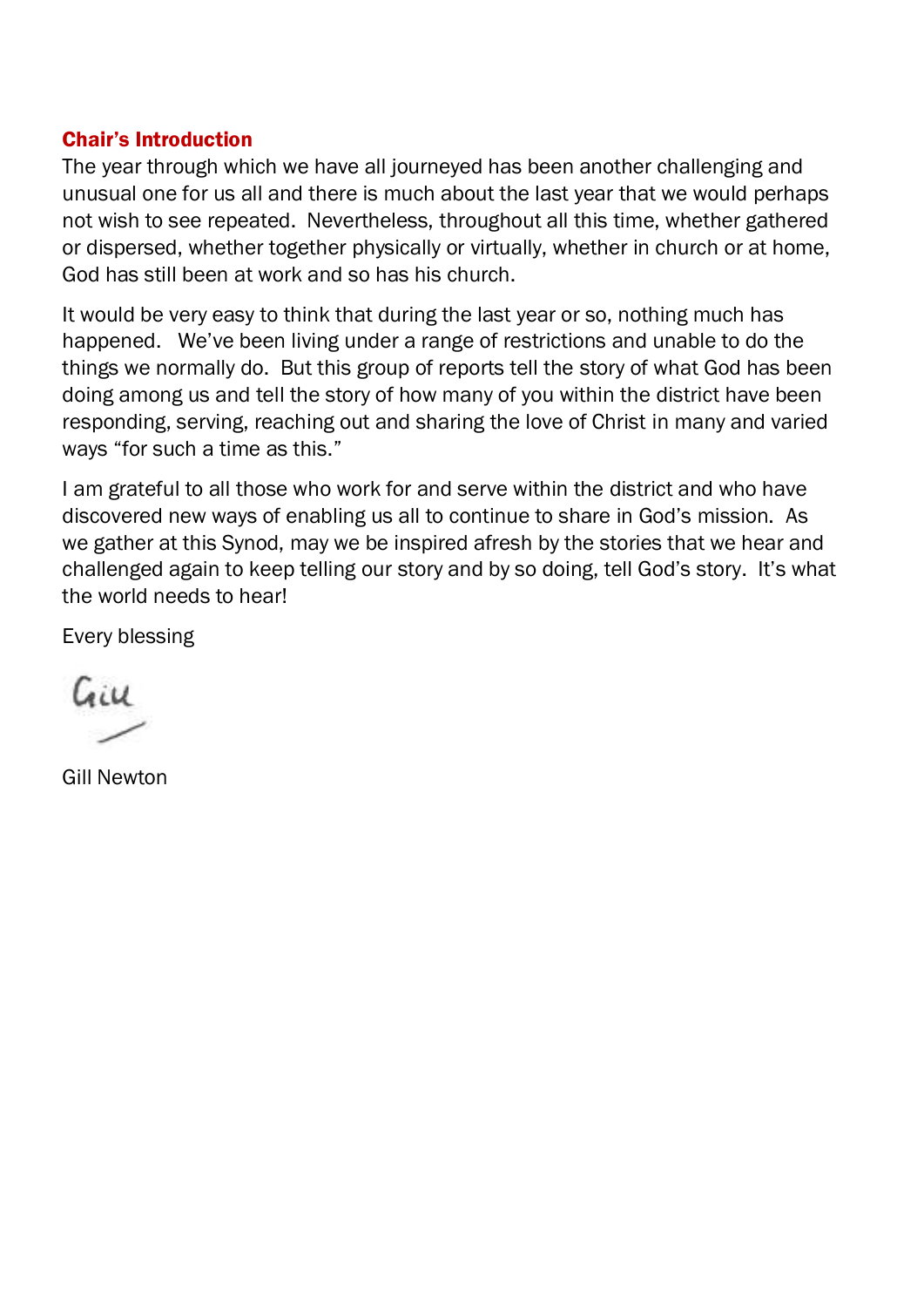## **Contents**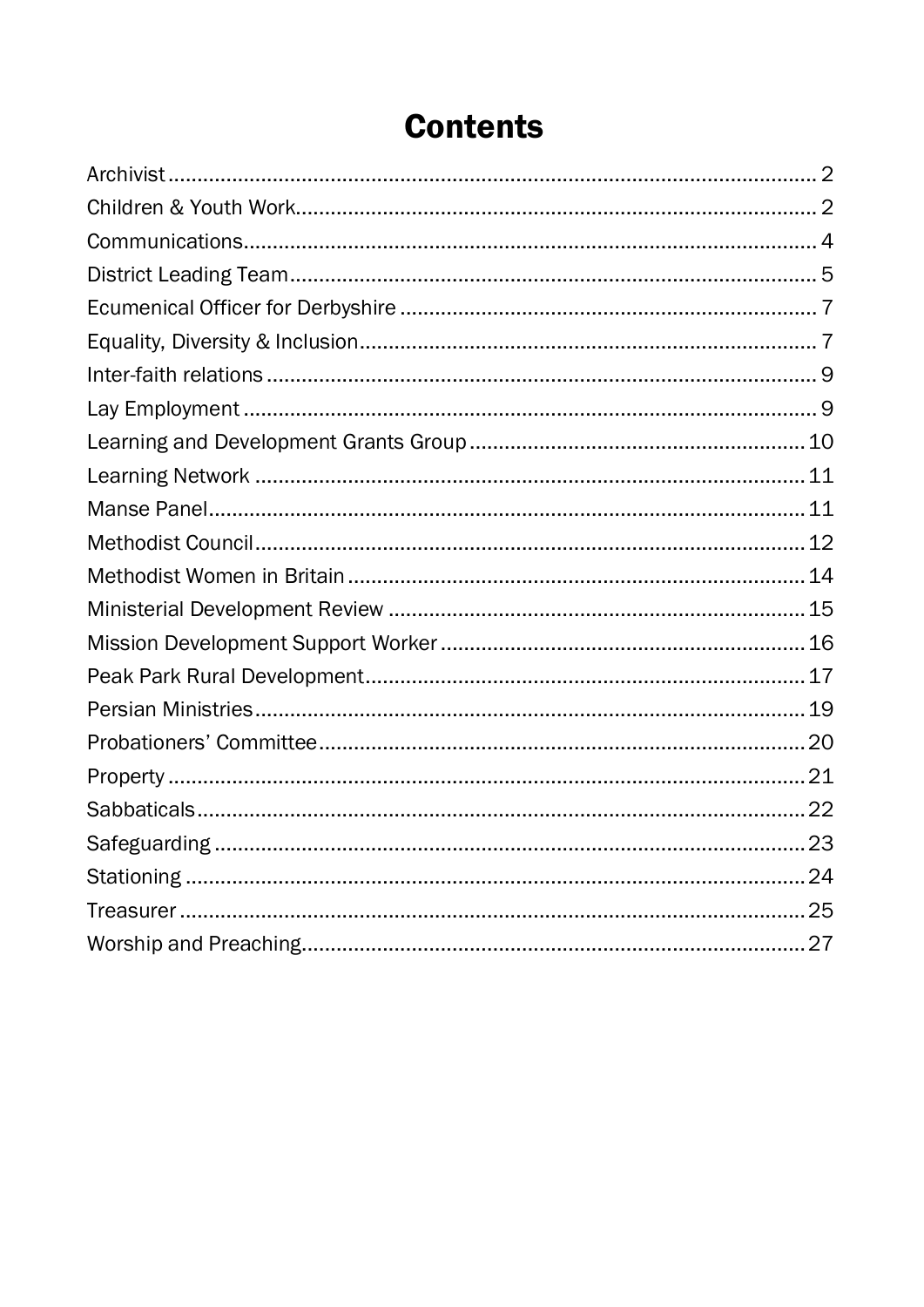## **Archivist**

<span id="page-3-0"></span>As in most activities the last two years have been a difficult time for archiving and archivists, with many of the problems centred around the places that normally accept deposits.

Record Offices are now beginning to open up but, in many cases, there are staff shortages and restricted time slots. The Sheffield Record Office is a case in point. Late last year it accepted material, but its acknowledgement did not depict the usual information to enable easy relocation.

At the very best it could only be described as perfunctory, and it is difficult to say if this will be the usual situation for future deposits.

You will be aware that a number of churches have closed or will be closing in the coming days.

It raises the question regarding the preservation of the historic record. It will be my intention to visit every circuit in the near future and to be on hand to advise on material and its preservation.

The Methodist Heritage Committee is arranging a weekend of events at Mow Cop at the end of May and full details can be obtained from their web site.

*John Tranter - District Archivist trants10@tiscali.co.uk*

## Candidates Committee

<span id="page-3-1"></span>It's been a bit of a rollercoaster ride to find my feet in this new role of District Candidates' Secretary, but sometimes roller coaster rides can be enjoyable – and this was one of them!

I am greatly indebted to the members of the committee and especially Rev Gill Newton for her support and guidance throughout the process.

We had one candidate for ministry from our District this year, and it very quickly became apparent that due to long term illness, prior commitments and resignations, we would not have sufficient members on the committee. So, we decided to join together with the Yorkshire West District, who also had one candidate.

This has worked very well, and thanks to zoom, we were able to overcome geographical distances easily and engage in a session on unconscious bias, facilitated by our District EDI officer.

Despite minor variations on the working style of both district committees, we found that zoom also enabled the small groups (each group had two people from each district in it) to get to know each other before the full committee meeting and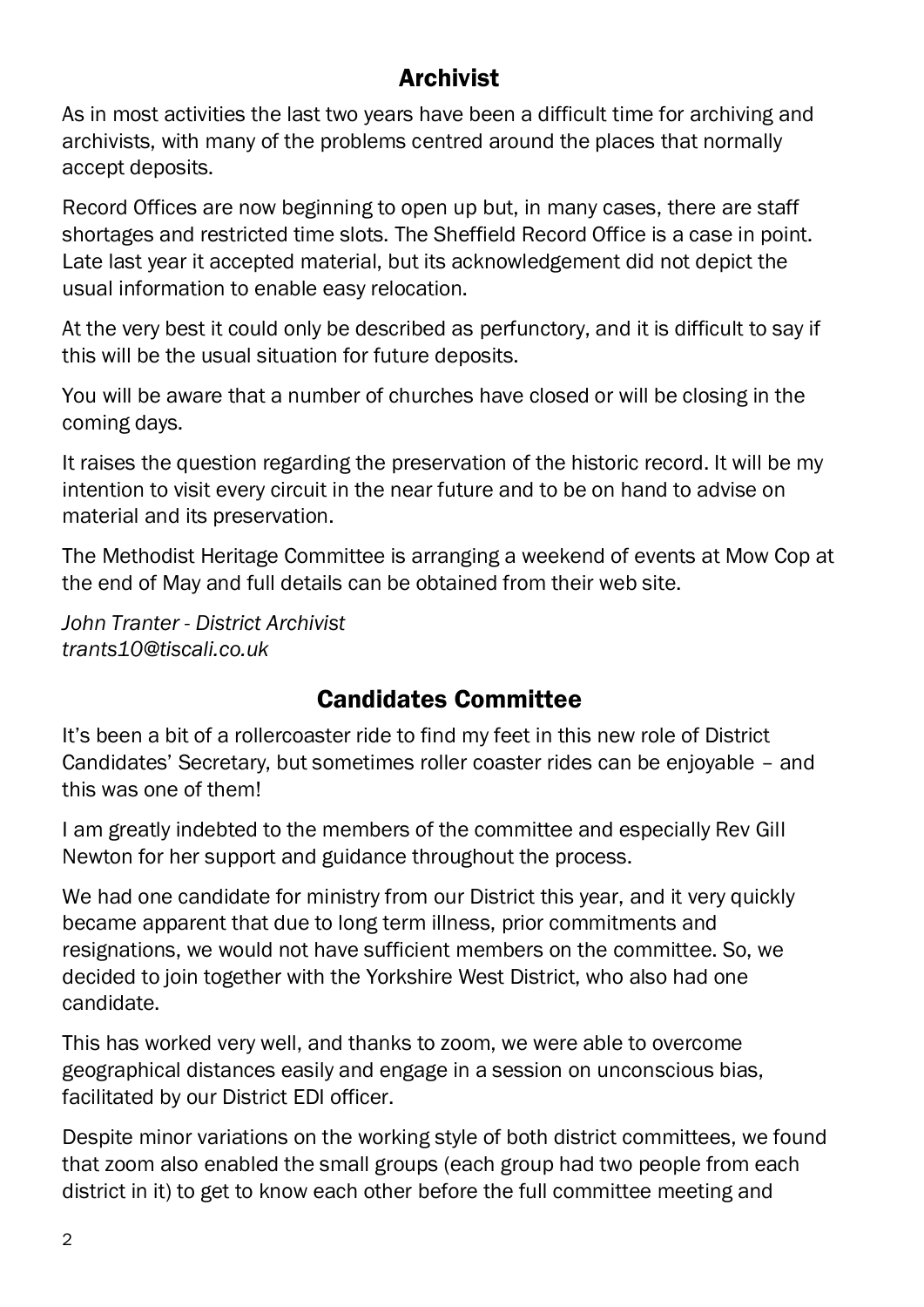interview process. This seems to have been much appreciated and proved to make a difference on the day.

We held our DCC face to face (which really added to the excitement!) and I am very pleased to share that both candidates have been recommended for pre-ordination training at the connexional committee – which is wonderful news!

It has been a huge privilege to journey with the candidates, and to work with such an able and dedicated team of people. It felt a mutually beneficial process for both our Districts, too, and I hope that we will continue to work together in this way in years to come.

Please look out for anyone who might feel called into the ministry. The discernment process often starts with somebody else seeing someone's potential and telling them about it.

*Rev Debora Marschner District Candidates' Secretary*

## Children & Youth Work

I started in this role as Children and Youth Co-ordinator in September 2021, so have now been in this post for 6 months. Over this time, I've been finding my way around the district and investigating what work has and is happening across the district and how I can best help/support/encourage/equip volunteers, workers, and churches.

I've spent a lot of time getting to know people across the district and I've still plenty of people to get to know. Over this last 6 months I've been looking at how we as a District can best support our circuits. I've been practically supporting facilitating with church councils – asking questions like 'Where is your heart? Where is your passion for the church/community you are in?' Remembering we don't have to do everything we once did, but how can we focus on one or two things really well. Whether that be families, children, or youth work, or third age or supporting other churches that have good work already established. I've been part of a review team for a church – asking families to complete a questionnaire to then identify the areas of strength and weakness of that church and how to move forward.

I'm excited to report we'll be hosting our first "District Take-over" Event at Hesley Woods on Saturday 18 June for all aged 11-18. We'll be asking the young people to take-over our social media for the day; we'll be sharing what it means to belong to a District and taking part in some team building activities onsite too.

We're also planning to host our first District Family Picnic at Bakewell on Saturday 16 July. We'll be meeting together at Bakewell Methodist Church and then

We want to encourage as many as possible across the district to attend 3Generate which will be on 30 September – 2 October 2022 at the NEC in Birmingham.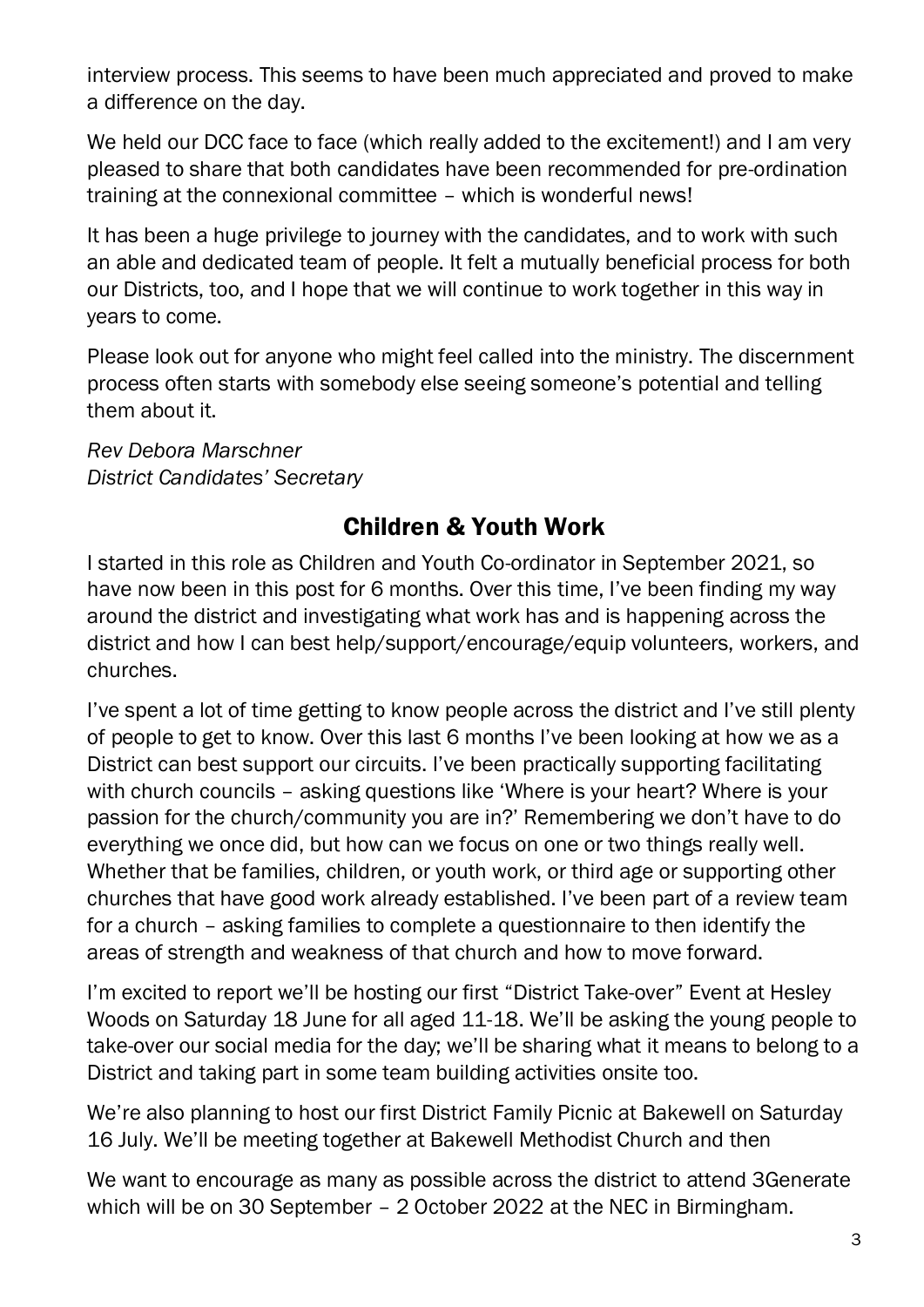Please do get in touch with me if you want to chat about all things children, families, or youth work in your setting.

*Victoria Loveday - District Children & Youth Co-ordinator [cy@sheffieldmethodist.org](mailto:cy@sheffieldmethodist.org) T: 07483 100 864*

### Communications

<span id="page-5-0"></span>As District Communications Officer it's my role to make sure we are communicating in the best ways possible and ensuring the right messages reach the right people, we do this in a number of ways.

We create videos which are shared via our YouTube channel. We use our weekly mailing, which is sent direct into hundreds of email inboxes each week and we use our other digital channels too.

Social media remains one of the main sources people use to obtain news, information and keep in touch with family and friends. This is why it's been important this year to grow our social media following, increase our engagement and create more content than ever before.

The District has four social media channels – Facebook, Twitter, Instagram and YouTube. We are also exploring new platforms such as TikTok to reach different audiences. Over the last 12 months our social media followers have been on the rise.

| Channel   | % increase |
|-----------|------------|
| Facebook  | 42         |
| Twitter   | 22         |
| Instagram | 29         |
| YouTube   | 64         |

\*the challenge for the next 12 months is to reach 100 followers on YouTube so we can have a custom web address for our channel.

| Channel   | Average Reach                                |
|-----------|----------------------------------------------|
| Facebook  | 144 per post                                 |
| Twitter   | 5,300 impressions per month                  |
| Instagram | 74 per post                                  |
| YouTube   | 388 minutes per month or 6 hours 30 minutes. |

How many people do our social media channels reach?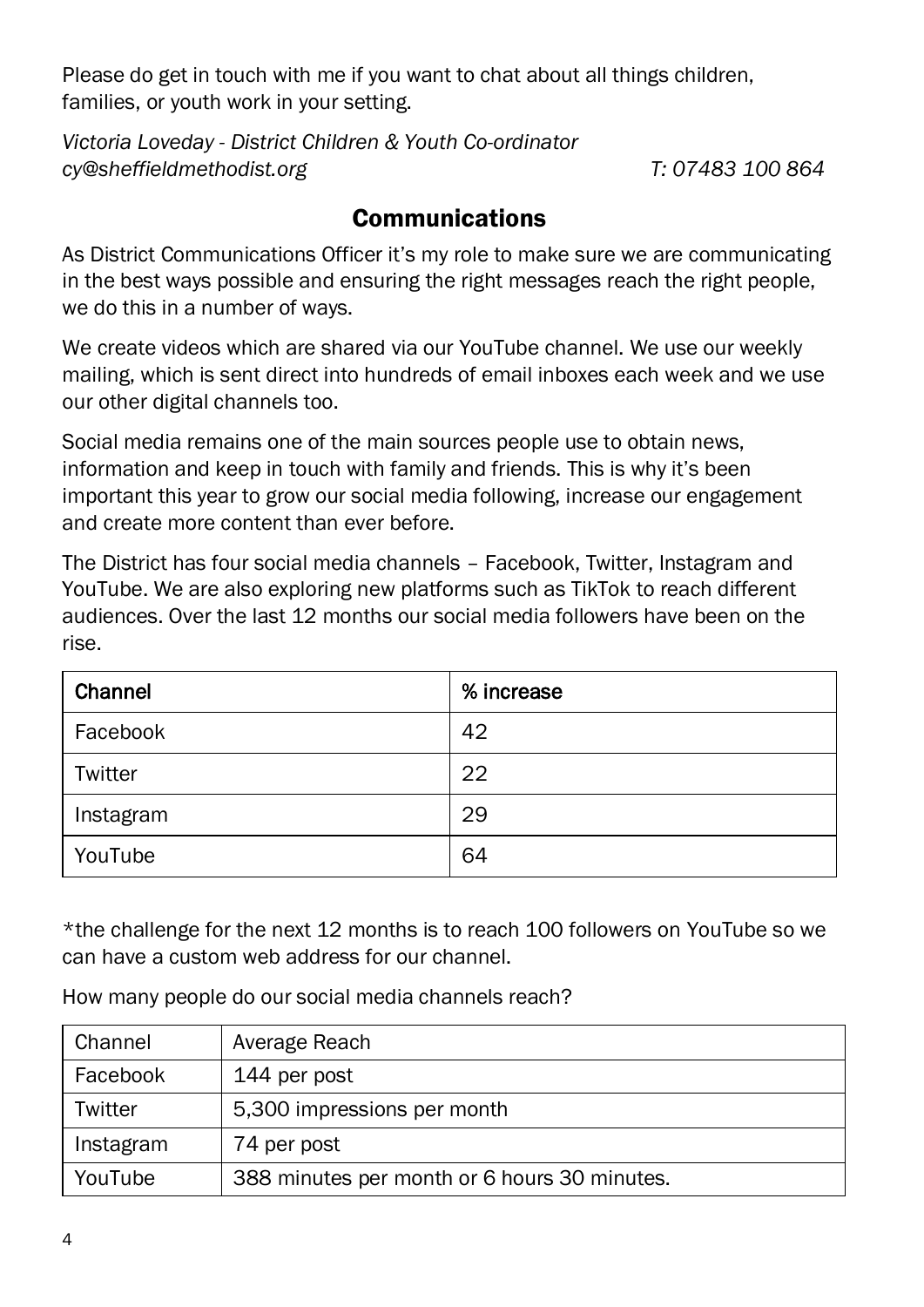After investigating social media trends and speaking with other Communications Officers around the Connexion, we have started sharing regular prayers written and recorded by worship leaders, young people, District officers and staff, and Connexional officers at seasonal times or for significant events in the calendar. These have been well received and it's great to see lots of different faces on our digital channels.

Our District website created by ThenMedia continues to grow with on average 33 visitors per day and is updated at least once a week. Sheffield and Barnsley Circuits who also have websites created by ThenMedia have had an upgrade in the last year. Their website's along with Derbyshire North East use the same template as the district website to show we are all part of one District, but also allowing each Circuit to keep their own personality. Two other Circuits are also in the process of moving their websites to this same template.

One of our themes for this year has been protecting the environment, so we've successfully managed to engage with a printer who offer 100% recycled paper, which is also 100% recyclable, and delivered in a carbon neutral way. Similarly, when seeking a merchandise company, we have chosen one local to Sheffield, and for the first time we are going to be able to offer reusable travel coffee cups and water bottles which are made from 100% recycled plastic and are 100% recyclable. They carry a missional message and are interactive with a QR code to scan.

If you'd like to find out more about how I can support you with your communications needs send me an email to [comms@sheffieldmethodist.org](mailto:comms@sheffieldmethodist.org)

Follow us on social media:

- Facebook @Sheffieldmethodist
- Twitter @SheffMethodist
- Instagram @SheffieldMethodist
- YouTube: search Sheffield Methodist District

*Sam Roberts - District Communications Officer [comms@sheffieldmethodist.org](mailto:comms@sheffieldmethodist.org) T: 07483 176 872*

## District Leading Team

<span id="page-6-0"></span>The District Leadership team met twice since the last Synod report and the newly formed District Leading Team has met four times this year. Meetings have continued to meet over Zoom as the most effective use of time and resources. They are still seeking new members who will reflect the diversity of the District and more information on this can be found on the District Website:

[https://www.sheffieldmethodist.org/recruitment/vacancies/district-leading-team](https://www.sheffieldmethodist.org/recruitment/vacancies/district-leading-team-member.html)[member.html](https://www.sheffieldmethodist.org/recruitment/vacancies/district-leading-team-member.html)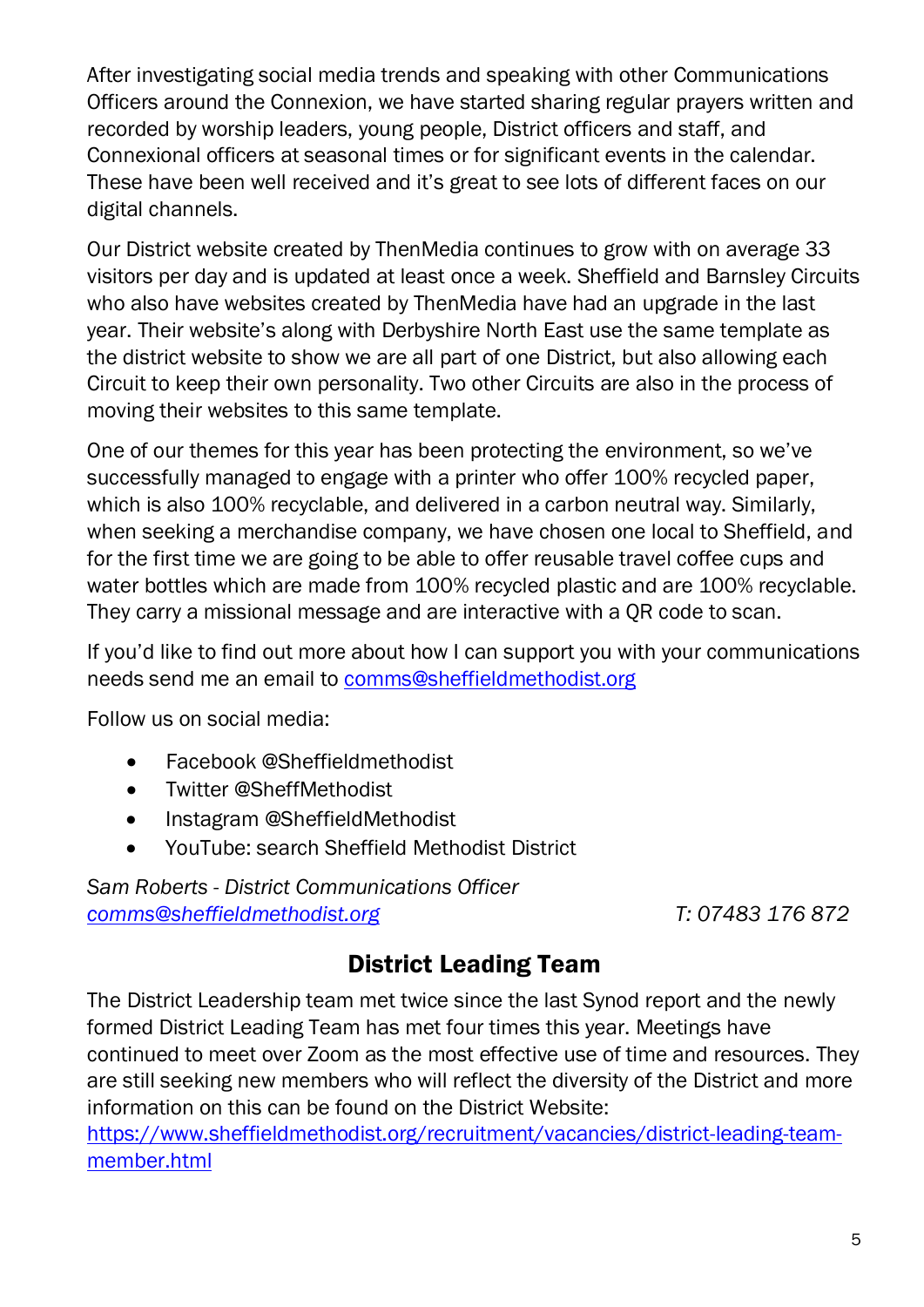The Team's regular and continuing work includes setting and monitoring the District's budget, approving grants, and considering requests for authorisations, extensions for On Trial preachers and church closures. During the year the DLT has received a variety of reports about work in the district, in particular from all District employees and the main District committees.

The DLT has considered in detail the budget for 2022/23 and subsequent years, and the Treasurer's report sets out the decisions reached.

#### Lay Authorisations

Applications for lay authorisations to preside at the sacrament of the Lord's Supper were received as follows:

- from Sheffield Circuit: \*Michelle Deans (probationer minister); \*Nick Waterfield (new - missional)
- from Doncaster Circuit: \*Jack Key (missional); \*Susanna Brooks (renewal); Alice Curry (renewal) \*Christine Ogley (renewal)
- from Rotherham & Dearne Valley Circuit: Clive Taylor (renewal); David Guy (renewal); Anne Holmes (renewal)
- From Trinity Circuit: Keith Abel (renewal)

The DLT supported these applications, but the Synod may make comments upon these.

\*These names were approved last year, but due to an administrative oversight were only approved for 1 year by the President of Conference.

The following lay authorisations will be automatically renewed:

• 3<sup>rd</sup> year: Mark Carrick (Derbyshire North East); Edward Archer Siddall, Wayne Ashton (Rotherham & Dearne Valley)

#### Extension to LP Training

An extension of 1 year was approved for Linda Stammers (Barnsley Circuit) and Tom Donoghue (Peak Circuit); an extension of 2 years was approved for Stephen Franklin (Barnsley Circuit)

#### Cease to meet/sale of building

A number of requests to cease to worship, close and sell the buildings across the district have been received as follows:

Sheffield

Stannington (Knowle Top) Eckington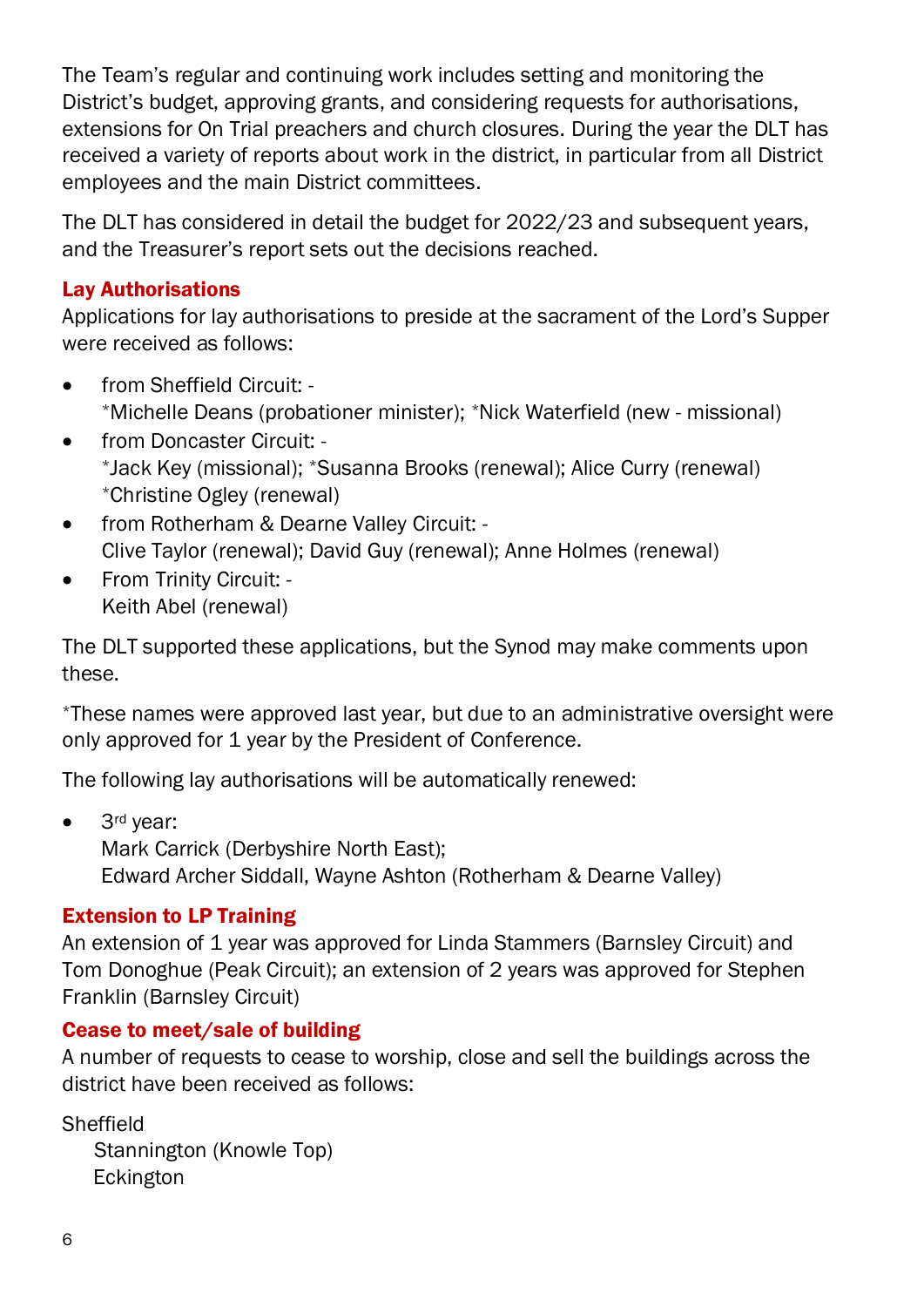Derbyshire North East

Barlow & Cuthorpe\* The Circuit will take management of the building rather than sell immediately

#### The Peak

Rowsley \* The Circuit will take initial management of the building to explore alternative uses rather than sell immediately

Baslow\* The Circuit will take initial management of the building to explore alternative uses rather than sell immediately

Barnsley

**Shafton** Pogmoor Valley Darfield

Rotherham & Dearne Valley Princes Street

**Trinity** 

Woodsetts\* The Circuit will take initial management of the building to explore alternative uses rather than sell immediately

#### These decisions require Synod approval.

<span id="page-8-0"></span>*Katrin Hackett - District Administrator*

## Ecumenical Officer for Derbyshire

I simply report, sadly, that Churches Together in Derbyshire has 'ceased to meet', and its modest residual funds have been given away to ecumenical bodies. One consequence is that Local ecumenical Partnerships are now orphans and, as and when they need support, they will need to make direct contact with their participating denominations.

This is a matter of great personal regret to me, because CTiD has had some good times, and it was a privilege, as my swan song, to be involved in the selection and induction of the new minister of Sinfin LEP on the edge of Derby, where CTiD's longserving treasurer is a church warden

<span id="page-8-1"></span>*Revd Paul King*

## Equality, Diversity & Inclusion

This Report covers the two years since I last Reported to Synod.

I start with picking up on my final comment when I reported in March'20, when I said that we needed to be especially aware of being in good contact with those on the fringes of our fellowships during the Covid period. If you have not already done so, I encourage you to take a quick audit of who has come back to worship, and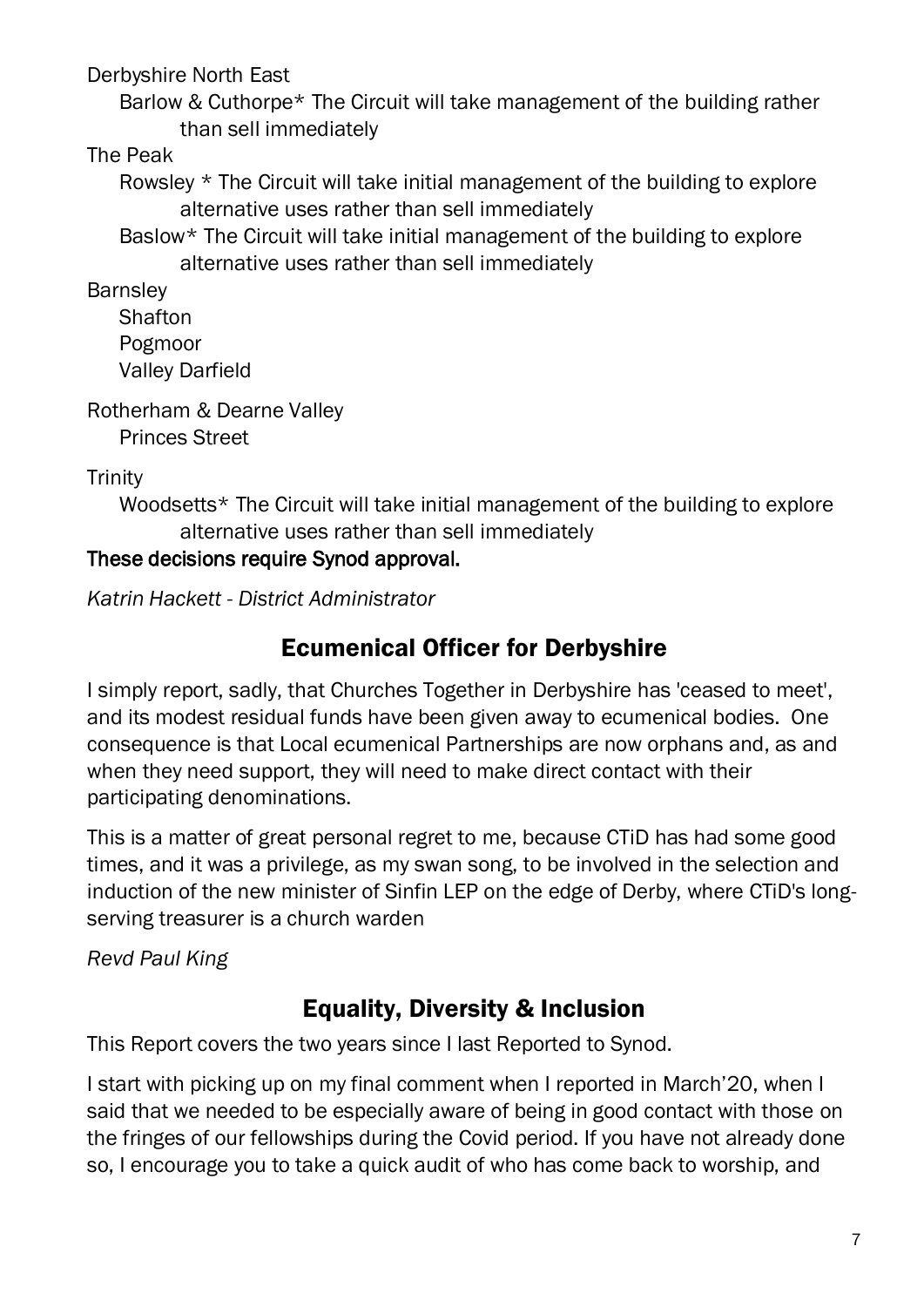check that there is not anything you could do to enable those who are choosing not to return, to feel welcome, and to keep in touch with them.

The biggest single piece of work during this period was updating myself on the Connexional guidance on Unconscious Bias and delivering a training session for the District Candidate's Committee.

One of the things that I did is to develop the materials, with an experienced colleague, to include a greater emphasis on how to avoid such bias. I am happy to share that additional material.

A major Connexional shift is the acceptance at Conference'21 of an exciting new strategy for Justice, Dignity and Solidarity (JDS) to implement the EDI Policy. This if taken seriously will help us re-structure the way churches take decisions so that they are less committee heavy and more prayerfully fuelled for discipleship and action. From Sept'21 a Connexional EDI Implementation Officer - Rev Jill Marsh (who some of us will remember from Rotherham Circuit) has been very active and a great help in encouraging ways of implementing the strategy more locally. I have been connecting with her and making response to consultations. I am currently writing a reflection on how the EDI event that Rev Gill Newton and I attended several years ago has translated into the JDS strategy.

We have a draft EDI Policy for the District awaiting DLT acceptance, and I have been seeking a **working group** of people interested in EDI issues, who will work with me on formulating simple guidance for local congregations on what the JDS strategy means for action on the ground.

Congregations that are struggling with the Same Sex Marriage decision, may find a simple summary that I prepared for one church, of key Biblical passages and concepts – with arguments from several perspectives – helpful.

My Report ends with a reminder and a request:

#### Remember: - Each Circuit is now required to appoint its own EDI officer

Please – consider if you know anyone in your congregation who would enjoy working with others with a passion for God's justice and celebrating that we are all children of God and equally entitled to respect and consideration and supporting people who sadly still do find that the churches across the district do not always live out those values. The EDI/JDS Working Group will meet around 3 times by Zoom to develop guidance on the implementation of the JDS in the local church.

*Erica Dunmow - EDI Officer edi@sheffieldmethodist.org*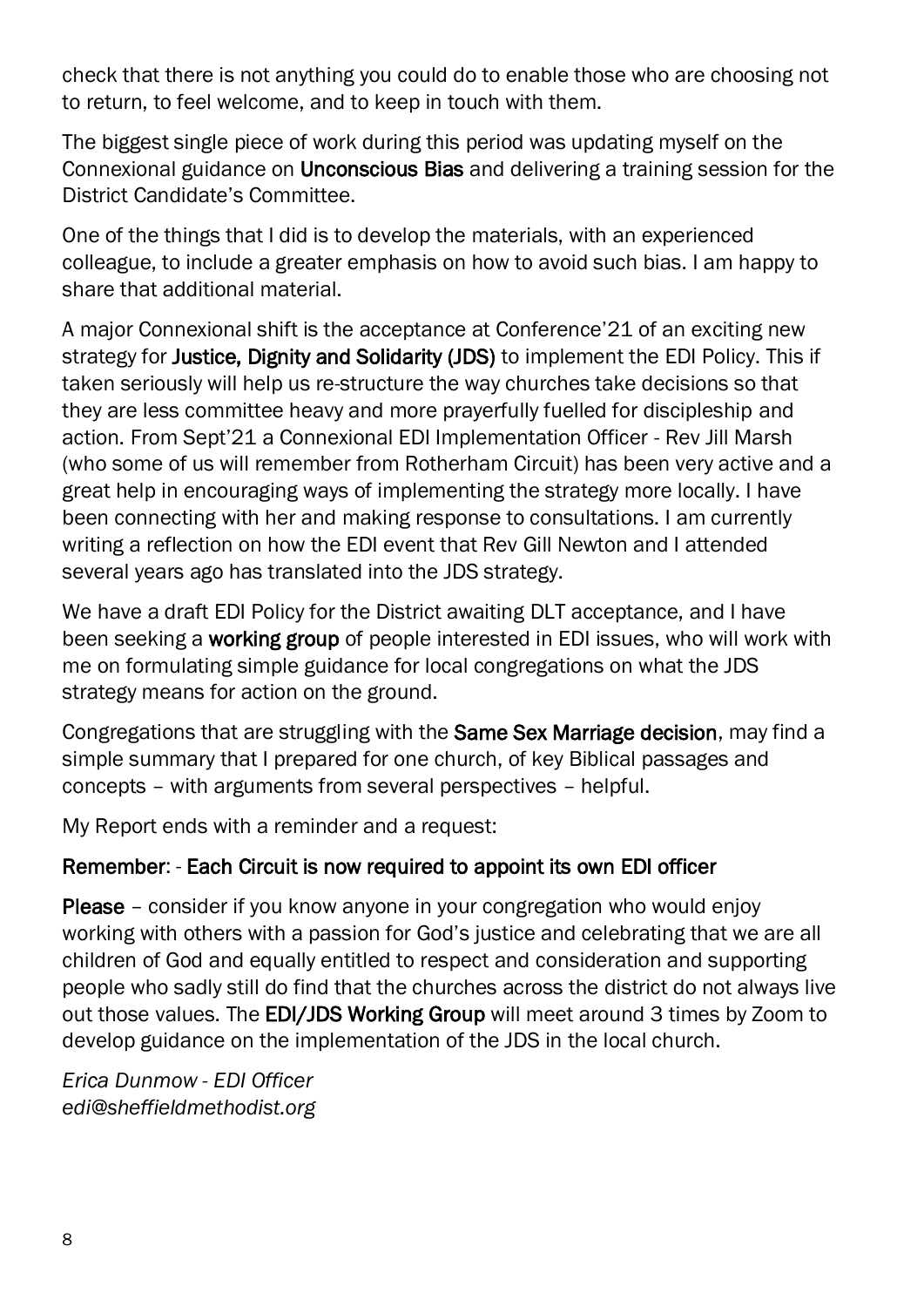## Inter-faith relations

<span id="page-10-0"></span>In my report last year, I focused on the ways in which inter-faith and multi-faith bodies, both locally and nationally, had been responding to the challenges posed by the Covid-19 pandemic. This year, I want to concentrate on developments within the District related to inter-faith relations.

In 2021, Liz Wills, Inderjit Bhogal and I began to form, by open invitation, a group of people in the District who have experience of, or an interest in, developing and promoting good relationships with people of other faiths, and who would like occasionally to meet and reflect together. We aim to meet once a quarter over a lunchtime and have decided recently to meet in different parts of the district on each occasion. At the moment there are nine people in the group, the majority of whom are supernumerary ministers; we have met twice, though not everyone has been able to make the meetings so far. We would very much welcome new members, both people with experience of inter-faith relations and those who would like to begin exploring this important subject. If you are interested, please contact me at garethjones11@gmail.com or on 0114 250 8251.

We hope also to be able to link with Connexional initiatives relating to inter-faith relations. Since the ending of the national Methodist Inter-Faith Relations Officer post in 2013, and more recently of the joint Methodist/URC Inter-Faith Relations Reference Group, there has been no dedicated Connexional role. However, it's good that inter-faith is part of the brief of the Assistant Ecumenical Officer, Revd Dr Leão Neto, and the Methodist Church also resources, in different ways, the Touchstone Centre in Bradford - https://www.touchstone-bradford.org.uk/ - and the St Philip's Centre in Leicester: https://www.stphilipscentre.co.uk/. More locally, Liz Wills and I have been invited by the Urban Theology Union on three occasions in the last few years to lead a seminar on Living with Respect and Confidence with People of Other Faiths, and in 2020 I led a three-session extended version of this.

As always, I would be glad to hear about any of your own experiences of inter-faith engagement and any initiatives that you might be involved in.

*Revd Gareth Jones - Inter-Faith Officer*

<span id="page-10-1"></span>*We thank Gareth for his time with us and wish him well in the future.*

## Lay Employment

The trust placed in me to advise and support you in an area that can at times be emotionally charged and where personal relationships often crossover isn't something I take lightly. I continue to learn from those I meet with every interaction further reinforcing my view that the church has the potential to be an employer of choice.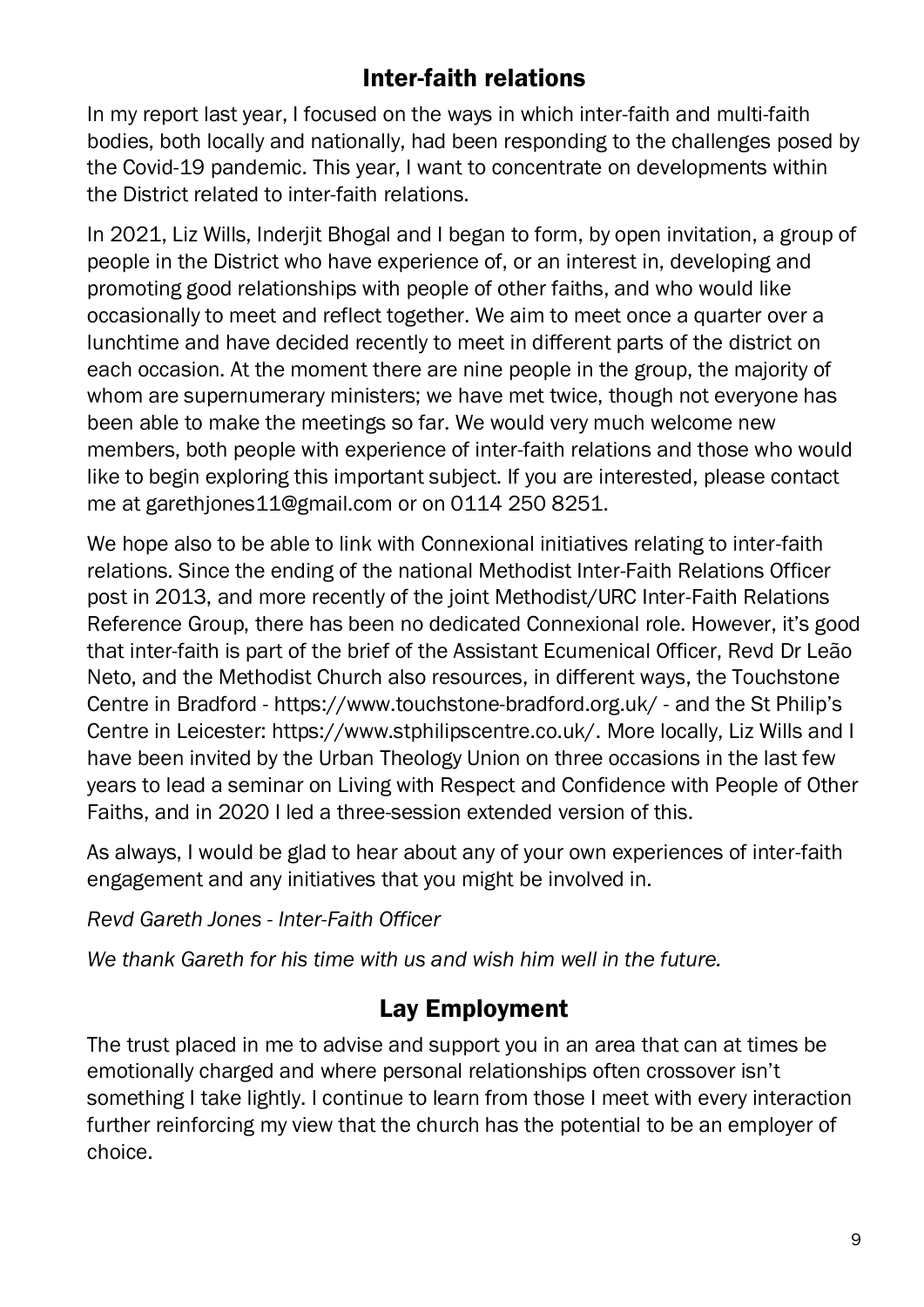Professionally however the employment landscape does remain challenging. Following Brexit, and then Covid, we have, as employers, had to interpret and adapt areas of the working relationship without the usual comfortable consistency or safeguards of robust employment legislation to fall back on.

Employing bodies across the district continue to go about their business with amazing care and sensitivity (which in turn makes my role so much more straightforward) and the many voluntary groups and committees that support our lay employees should be recognised for the time and energy they devote to this, often in difficult circumstances, particularly over the last two years.

Undoubtedly though challenges connected to Covid remain with us. I don't believe it unrealistic to factor in or to anticipate more workplace disruption in the future and the simplest, most forward-thinking thing we can do is to prepare ourselves and our people by being organised.

It is noted that many of you are still managing difficult employment related situations connected to Covid within your respective areas which reinforces my belief that this is a best time to 'health check' your employment paperwork. From T&Cs to job descriptions, take a moment to review the documents you have and do not hesitate to be in touch.

Over the coming months I will maintain monthly line manager 'drop-in' sessions, by zoom. Please take advantage of these, even if you do not have a specific question. (There is benefit in sharing your concern in a confidential environment, even if it is just to opportunity to talk it through!)

As church doors are again open for worship, I am receiving more face-to-face invitations to facilitate conversations about recruitment strategies, or to assess a specific projects employment need. I am committed to visit as many as I am able over the coming months so, please do let me know if this may be of value to you.

*Andrew Crawford HR Officer [hr@sheffieldmethodist.org](mailto:hr@sheffieldmethodist.org) T: 07483 106 005*

## Learning and Development Grants Group

<span id="page-11-0"></span>*The Learning and Development (L&D) Grants Group manages a devolved budget of learning and development activities across the District.*

The application process has been simplified and made more easily available online and you will hopefully have seen the postcards which give details of this. The type of activities which have been supported so far include individual study such as the Short Course at Cliff College, providing resources supporting Godly Play and Messy Church events and support towards the Mental Health conference taking place later this year.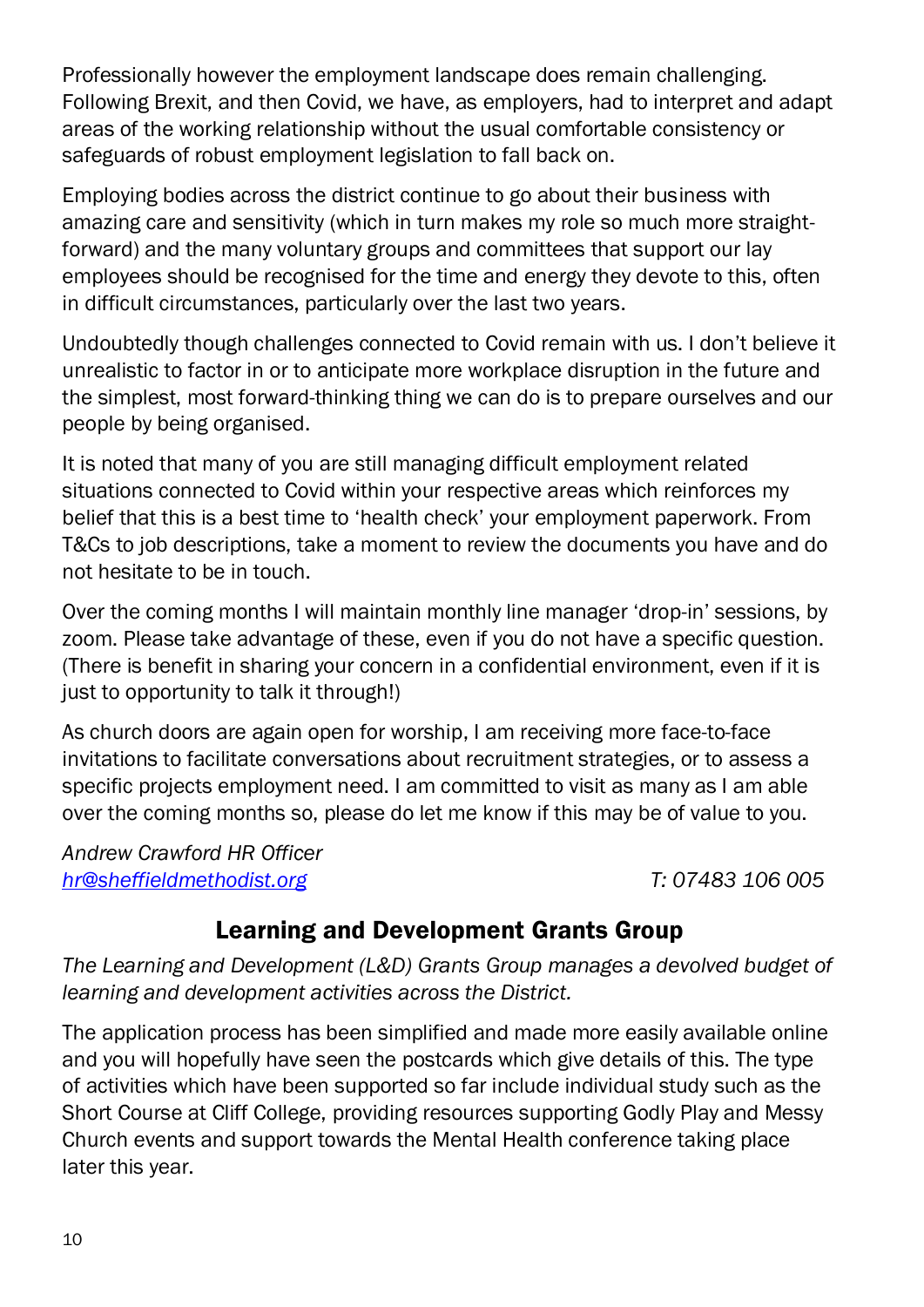The group would welcome additional members to work with them in scrutinising applications. Meetings are held over Zoom when necessary if more complex debate is needed. [https://www.sheffieldmethodist.org/news/news-stories/learning](https://www.sheffieldmethodist.org/news/news-stories/learning-development-grants-group.html)[development-grants-group.html](https://www.sheffieldmethodist.org/news/news-stories/learning-development-grants-group.html)

*Katrin Hackett (admin) Sheffield District Learning and Development Group*

## Learning Network

<span id="page-12-0"></span>The role of the Learning Network is to equip and resource the Church through a wide range of contextually relevant learning and development opportunities. Sharing responsibility with others within the Connexional Team and key stakeholders within the districts, circuits and churches.

### Contacts:

Rachel McCallam: 07799 900478 [mccallamr@methodistchurch.org.uk](mailto:mccallamr@methodistchurch.org.uk)  Graham Jones: 07799 902574 [jonesg@methodistchurch.org.uk](mailto:jonesg@methodistchurch.org.uk) Siggy Parratt-Halbert: 07799 902575 [parratt-halberts@methodistchurch.org.uk](mailto:parratt-halberts@methodistchurch.org.uk) Carla Quenet: 07772 979670 [quenetc@methodistchurch.org.uk](mailto:quenetc@methodistchurch.org.uk)

*Sign up to our newsletter:* [https://www.methodist.org.uk/our](https://www.methodist.org.uk/our-work/learning/network-regions/yorkshire-plus-region/subscribe-to-our-newsletter/)[work/learning/network-regions/yorkshire-plus-region/subscribe-to-our-newsletter/](https://www.methodist.org.uk/our-work/learning/network-regions/yorkshire-plus-region/subscribe-to-our-newsletter/) *Find out about us at:* [https://www.methodist.org.uk/our-work/learning/network](https://www.methodist.org.uk/our-work/learning/network-regions/yorkshire-plus-region/)[regions/yorkshire-plus-region/](https://www.methodist.org.uk/our-work/learning/network-regions/yorkshire-plus-region/)

*Follow us on our Social Networks:* 

<span id="page-12-1"></span>Facebook: <https://www.facebook.com/LearningNetworkYorkshirePlus> Twitter:<https://twitter.com/LNYorkshirePlus>

## Manse Panel

A big thankyou goes to the members of the Manse Panel who have the role of being a District Manse Visitors. Every five years Manses which are owned by Circuits and occupied by Presbyters, Deacons or Lay People are visited. The visitors have the privilege of going into these homes; they fill out a Connexional Form J, and have with them the previous report, a summary of the latest Quinquennial and the annual check sheet, when available. Comments are made on the issues that remain outstanding or that the occupants request to be passed on to the Circuit. Once Form J is completed and returned to the Panel secretary, there is liaison with the Circuit administrators and Circuit Stewards about the comments made. A summary for discussion of these the points, which are very good in the main, are discussed at the annual group meeting.

This year has been a strange year as we have needed to catch up with the visits delayed by Covid-19, meaning that we have visited the Manses in the Derbyshire North East Circuit and approximately half of the Sheffield Circuit. Praise goes to the maintainers of these Manses, for although there are some issues to be worked on;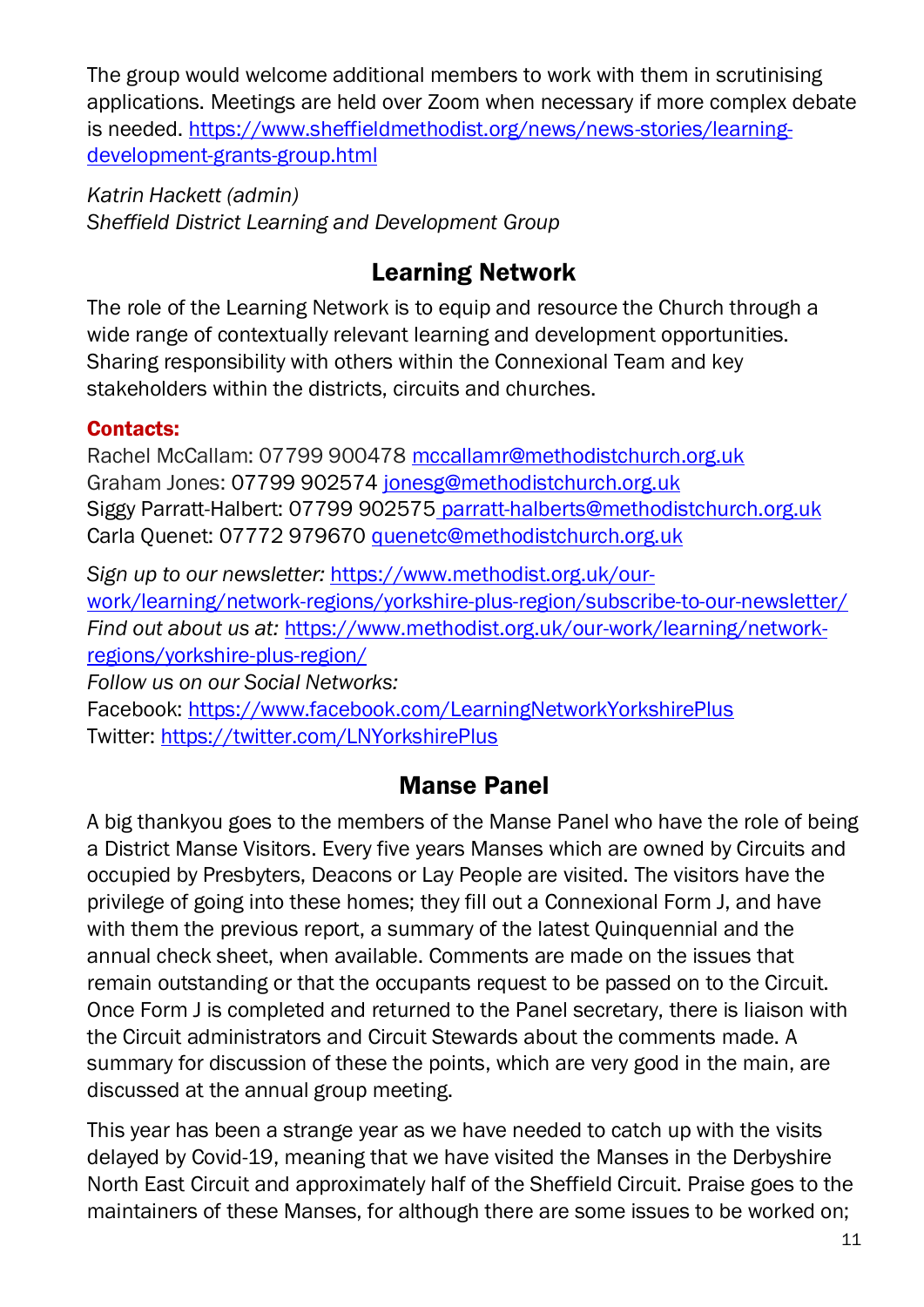these are in hand, with many QQ and annual check recommendations already attended to. The overriding comments that came back from the visitors were that the presbyters and their family were very pleased with the care and consideration shown to them by Circuits. Due to illnesses and compassionate leave however, there are some visits still to be done.

The Connexion updated Form J last November and this now includes ensuites and a new category where it asks if there is an Energy Performance Certificate issued for the property and we await a recommended minimum level directive. At our meeting we also discussed the installation of charging points for electric vehicles; we were pleased to hear that some circuits have provided such points at the expense of the Circuit. There is also a reminder that all property owned by the Circuit should have a quinquennial including those that are rented out and that a copy, of at least the summary page, sent to the panel secretary.

The leavers from the district had visits had for Charter for Outgoing Ministers and I am delighted to say that the majority these were excellent. There was only one that left a lot to be desired which was very disappointing for both the Visitor and the Circuit involved. This year plans have been made for leaving Charter visits to be made and for the Manses in both Barnsley and Doncaster Circuits to be visited this autumn.

In conclusion may I thank the group for their support and kind comments made as I step down from the role of secretary to the panel at the end of this connexional year.

#### *Lionel Derry District Manse Advisory Committee Secretary*

<span id="page-13-0"></span>*We thank Lionel for his time with us and wish him well in the future*

## Methodist Council

Since my report to the Synod in 2021 the Council has continued to meet via Zoom except for its October meeting which was held in person at The Hayes Conference Centre in Swanwick. Having not met in person since January 2020 it was thought that a physical meeting would be beneficial for new members to get to know each other and would also enable those informal conversations to take place between members that can often lead to a more informed conversation during the formal meetings.

Using Zoom has enabled several extraordinary meetings of the Council to be called at short notice to deal with some urgent business. One of these meetings was to agree to the purchase of 25 Tavistock Place as the new home for the Connexional Team, and to agree the necessary financial and legal arrangements. Details of this purchase, and the sale of 25 Marylebone Road, are still commercially sensitive so remain confidential for the moment, but it can be said that the purchase and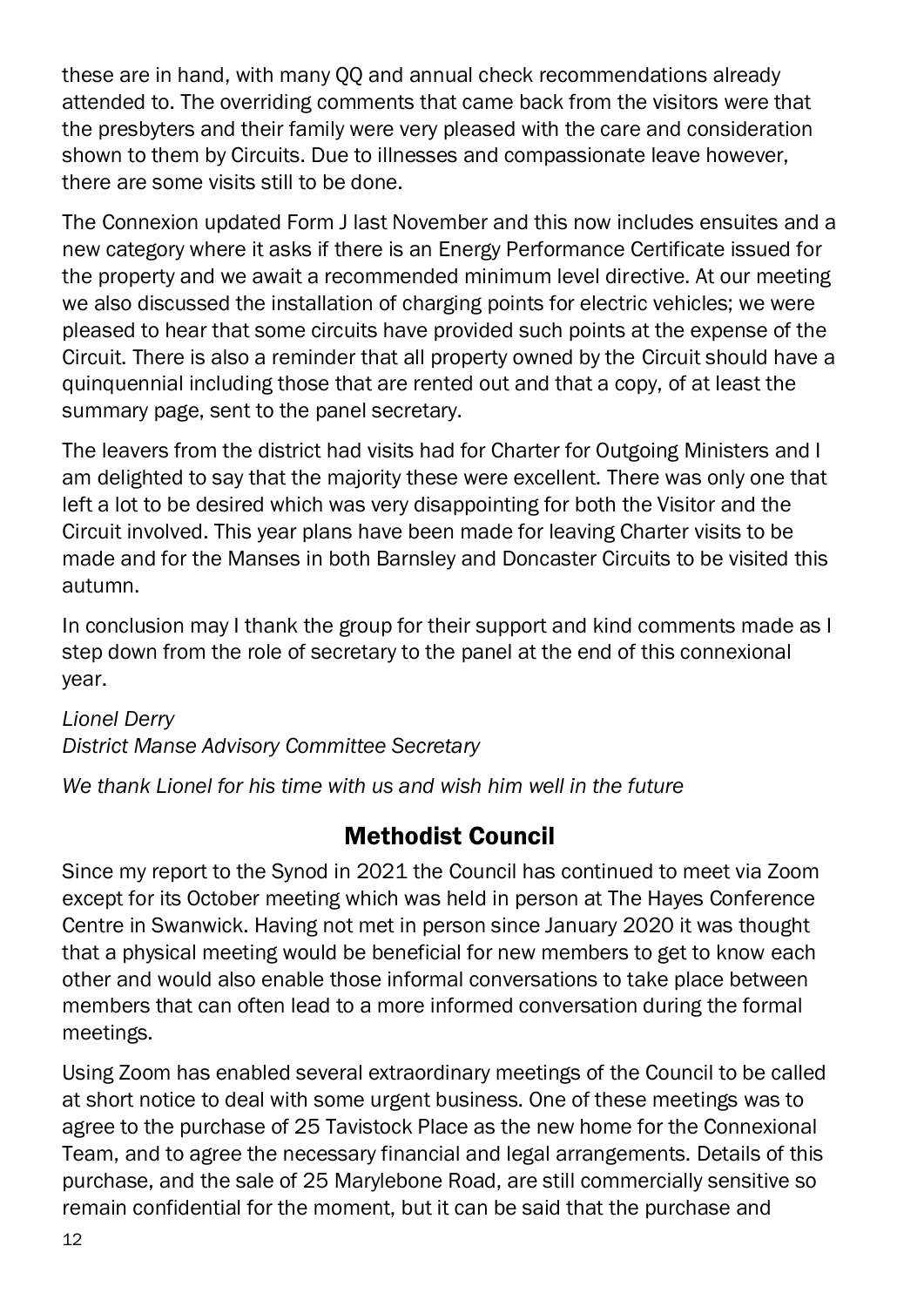refurbishment of the new premises will be adequately covered from the proceeds of sale from 25 Marylebone Road.

These are some highlights of the business brought to the Council at its most recent meeting in January 2022.

The consolidated accounts for 2020-21 were adopted. It was reported that although there had been a drop in income during 2020-21 there had also been a drop in expenditure and fund balances at the end of last year compared with the year before were significantly better.

Members took part in group discussions based on a paper on the work around Impact Assessment. This paper addresses how decisions made by the Conference impact on the workload of the Connexional Team. Groups were asked how can we make better decisions about what work the Church does in the future.

In a report on the appeal for contributions to the Pensions Reserve Fund we were told that 758 individual donations totaling £5.7M had been made. However, some of these were made on behalf of all the churches in a circuit so the number of churches, circuits and Districts that have responded to the appeal is greater. Although this amount is significantly below the target set, the Pension Reserve Fund has benefited from a recovery in investment values and additional income from property sales. A more detailed paper will come to the Council in April. It is not too late for Circuits and Churches to make contributions to this fund, more information and how to do that can be found on the Methodist Church website <https://www.methodist.org.uk/for-churches/finance/pension-reserve-fund/>

The Secretary of the Conference presented an update on Oversight and Trusteeship, which he described as "multi-layered and complicated work" but said significant progress had been made in a number of areas. Work is progressing around the Connexional Council which will replace both the Methodist Council and the Strategy and Resources committee, and a considerable amount of work has been done to bring into being a smaller trustee body with a clear and defined relationship with the Conference. Proposed changes to the Deed of Union will be brought to this year's Conference along with a review of the committee structure.

An update on the review of the Complaints and Discipline processes was presented. We were told that the review group needs to wait for the final report of the Independent Enquiry into Child Sexual Abuse which may have bearing on how the review is completed. It was agreed that the review should be brought to the Conference of 2023.

A progress report on Action for Hope was received. Work is being done to develop a Methodist Faith Plan to work towards net zero carbon emissions for the Methodist Church in Britain, the plan's three key areas are: assets, wisdom, and lifestyles.

Rachel Lampard gave an outline of the justice project, Walking with Micah.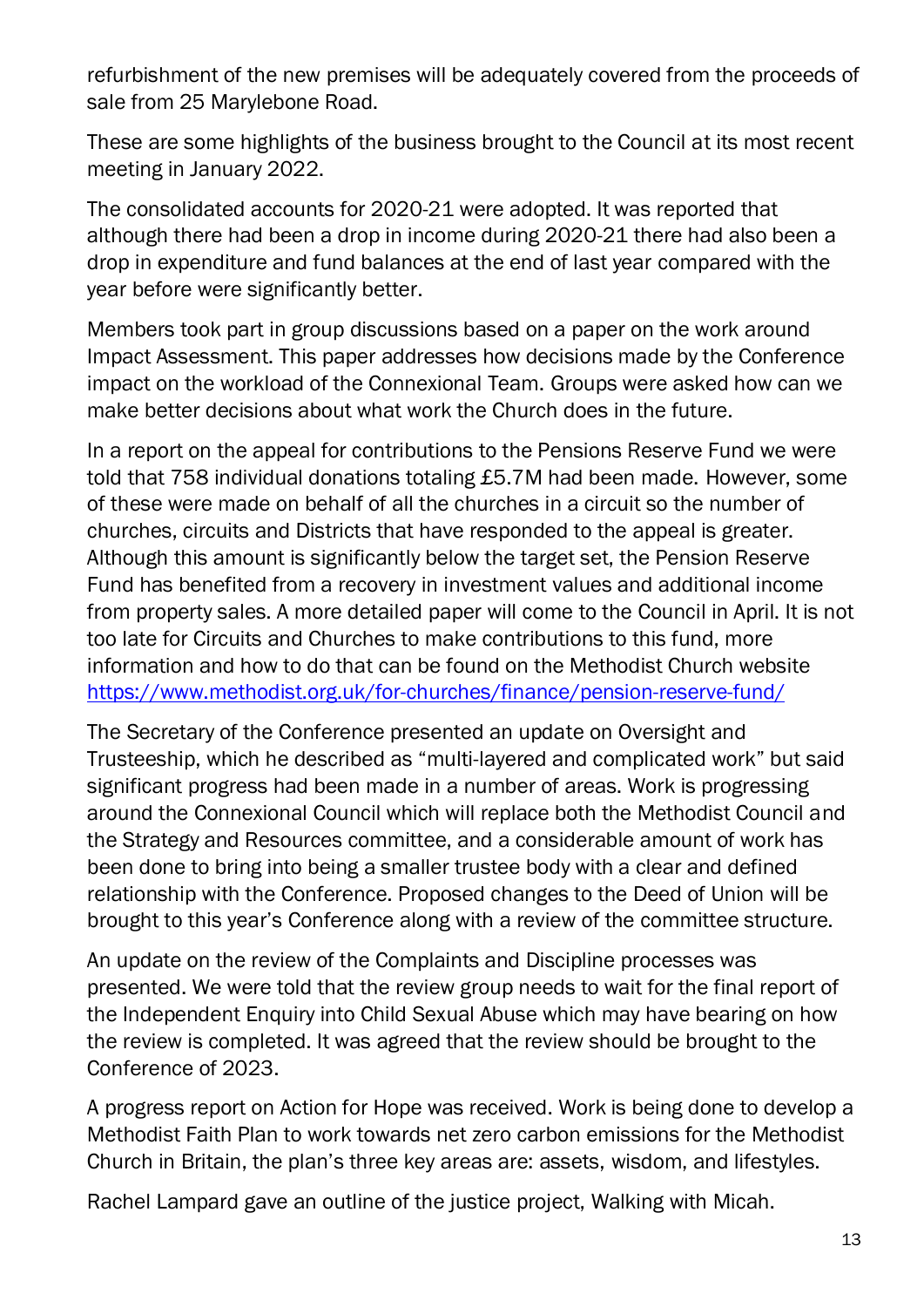A report of the Task Group for Regional and District Structure Planning was received, the Council directed the Task Group to begin detailed work to reduce the number of Districts.

The Safeguarding Policy manager, Nicola Sylvester, presented a paper which proposed an audit framework for safeguarding practice across the Connexion. This framework is designed to assess independently the effectiveness of safeguarding structures and processes across the Connexion. The Council requested that there be full consultation and further work on the framework with District Safeguarding officers and others.

Full reports of non-confidential business are available on the Methodist Church website [https://www.methodist.org.uk/about-us/the-methodist](https://www.methodist.org.uk/about-us/the-methodist-conference/methodist-council/latest-council-papers/)[conference/methodist-council/latest-council-papers/](https://www.methodist.org.uk/about-us/the-methodist-conference/methodist-council/latest-council-papers/)

*David Burton Methodist Council Representative*

## Methodist Women in Britain

<span id="page-15-0"></span>Last June we finally met together at Whittington Moor Methodist Church for our District Day. Rev Val Ogden was the speaker, reflecting on her time in Ministry and of her time spent in Fiji

After our meal, Communion was celebrated and for many it was the first time since Covid lockdown.

The Rededication of the District President took place at Bents Green Methodist Church in October Rev Graham Wassell was the speaker it was good to be able to worship together.

December saw us enjoy a Carol service at Frechville Methodist Church followed by a Christmas Dinner which was enjoyed by all who came. The profit from the dinner was divided between MWiB and our project this year - Dustbin twinning with the third world countries. It would be appreciated if churches would consider supporting this project.

This year there are two Quiet days planned; at Castleton on Wednesday 6th April and at Sprotborough Methodist Church the following day, both from 10am- 3 30pm. The Quiet Days will be led by Rev Lisa Quarmby with the theme "Lord of Sea and Sky (Lindisfarne)"

The District day will be on Thursday 16th June when the President of MWiB, Ruth Parrott, will be speaking about AGLIT - Mawli. Venue to be arranged.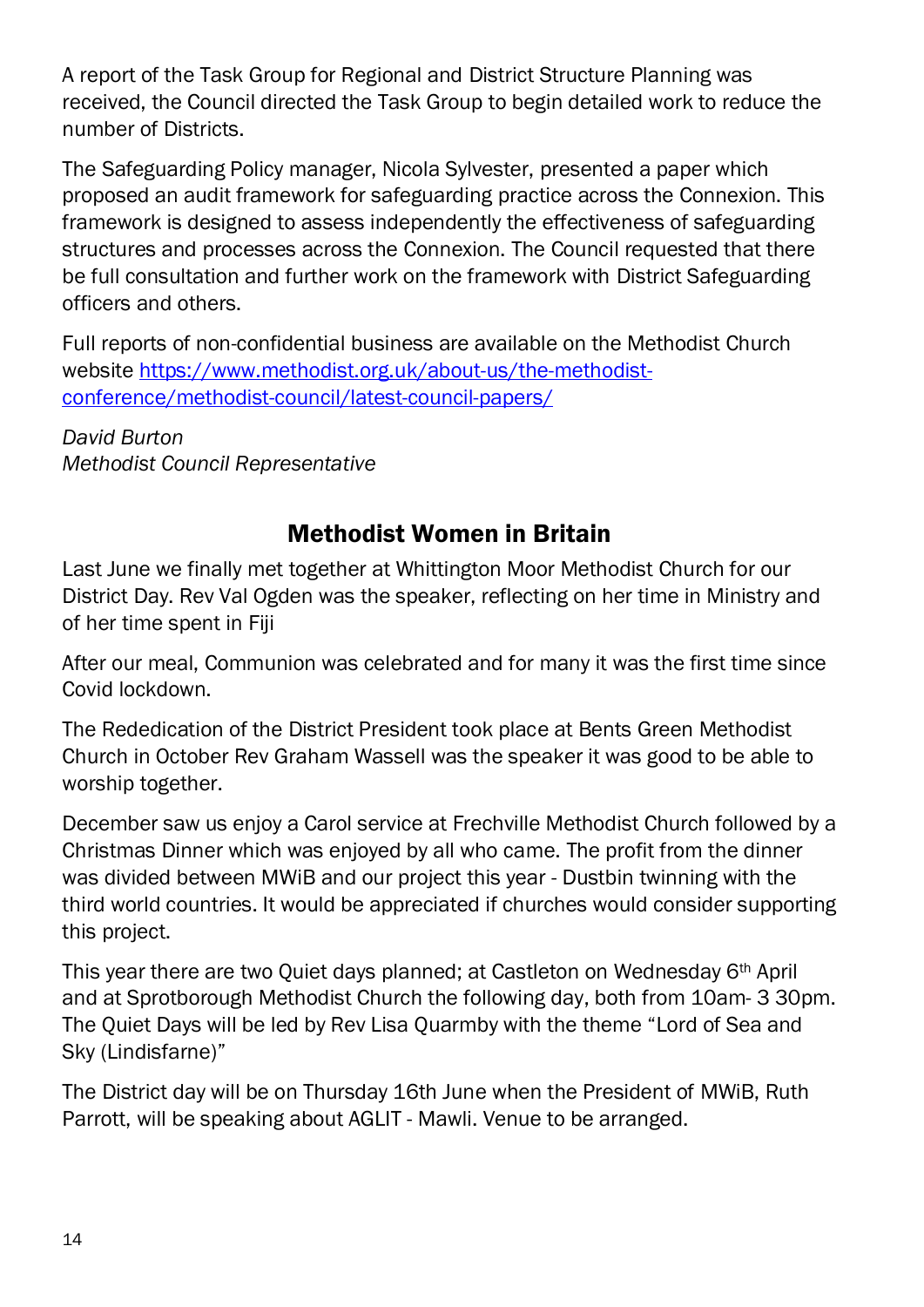Anyone wishing to attend either of the quiet days should contact Carol Wignell T: 01246 433216

*Pam Meek MWiB Sheffield District President*

## Ministerial Development Review

<span id="page-16-0"></span>Ministerial Development Review is a process which enables Presbyters and Deacons to reflect, with input from others, on how their ministry is being experienced and fulfilled both in relation to the Church as a whole and within the context in which their ministry is being exercised. Every Presbyter or Deacon in circuit or district appointment, every District Chair and every Supernumerary who has entered into a formal agreement with a Circuit to undertake pastoral responsibility in one or more Local Churches is required, by SO743, to engage in Ministerial Development Review.

The process envisages that there will normally be reports on three areas as a result of the review: -

- 1. Hopes and Goals Ministers are encouraged to record up to three hopes or goals which have been identified as a result of reflecting on their ministry.
- 2. Points for action regarding the wider context If there are changes or developments within the circuits / district / Connexion which have implications for the Minister that need to be discussed with people not involved at the review meeting the points should be recorded and the nature and extent of disclosure would be agreed by the three participants.
- 3. Areas for learning and development It is intended that the review will assist in identifying learning and development opportunities that the Minister can take up to enhance their existing gifts and skills.

In the Sheffield District it has been acknowledged, in discussion with the Circuit Superintendents, that the requirement to undertake Supervision and MDR places an extra burden on all concerned. Consequently, it has been agreed that, until such time as the Connexion wide situation is clarified, one of the supervision sessions, could be regarded as discharging the obligation under SO743, providing that that supervision session includes consideration of input or feedback from others.

The topic of Supervision and MDR was the subject of a report to the 2021 Conference "40 Reflective Supervision Report", paragraph 4.5.2.1, of the report, states: -

The research conducted in 2019-20 into the implementation of the Interim Supervision Policy revealed a lack of clarity about the relationship between supervision and MDR, a lack of confidence in MDR and concerns about the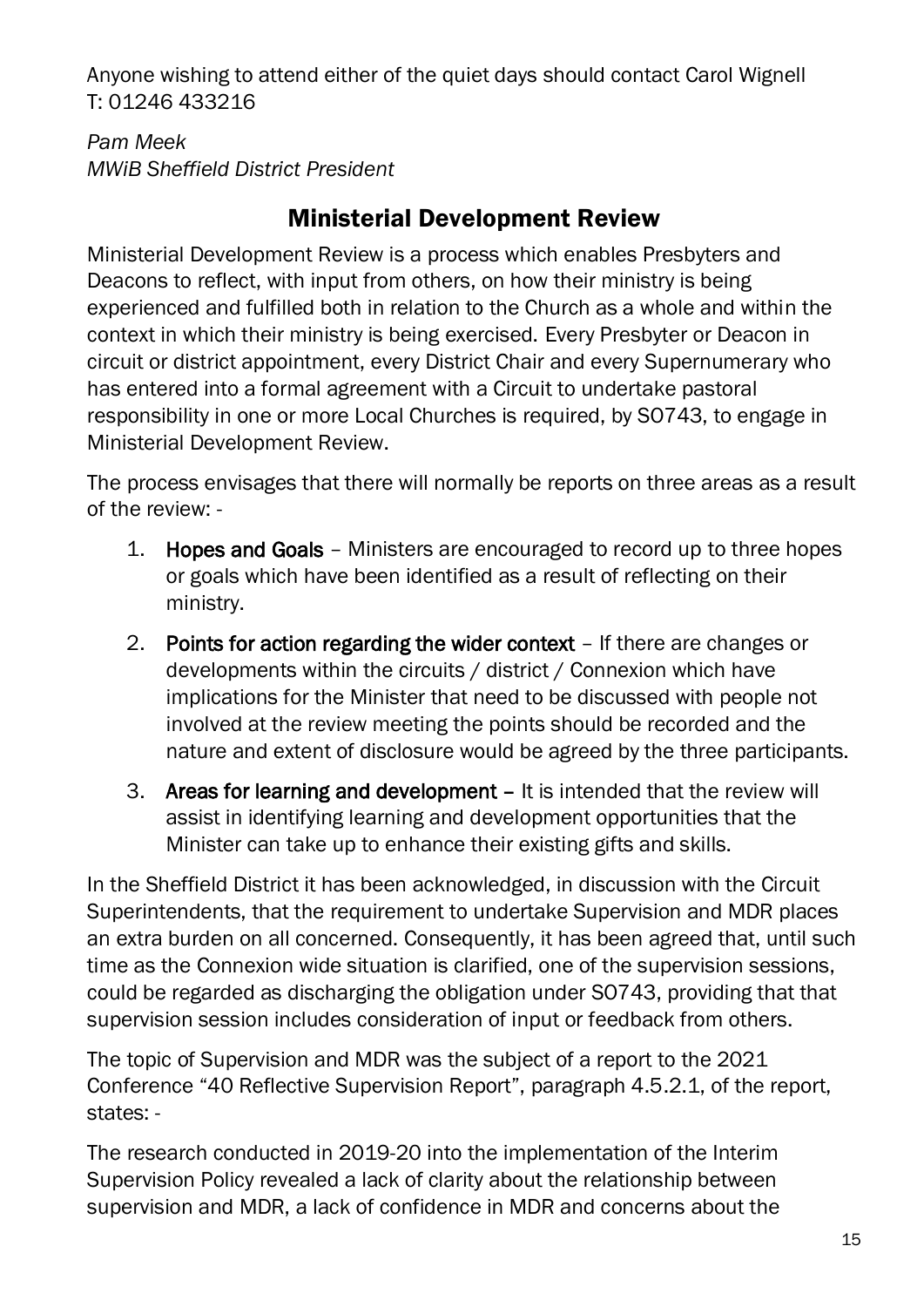sustainability of both processes. The research report recommended that an audit of current practice and a clarification of the relationship between MDR and supervision be undertaken.

It is clear from the report that the intention is to introduce an effective system of 360 review that enables ministers and those in lay ministry to receive feedback on a regular basis. The aim being strengthen healthy engagement in reflective practice that is responsive to local needs and mission priorities without confusing the supervision and oversight roles.

The timetable for the introduction of a new system of 360 review is unclear, in the meantime all Ministers, in the Sheffield District, have been encouraged to engage in the MDR process so that they are well placed once the new system is implemented.

*John Lashmar MDR Officer*

## Mission Development Support Worker

<span id="page-17-0"></span>Last year we officially launched our new [strategy for resourcing mission:](https://www.sheffieldmethodist.org/about-us/for-such-a-time-as-this.html) *for such a time as this*. Despite another year of coronavirus disruption we have started to make progress on each of our core priorities. Much of this progress is measured locally – the "district" exists only as a sum of local expressions of Christian community and mission. A few highlights are described here, but do keep telling us your stories.

#### Growing Disciples

We have continued to offer communities of practice for those involved in similar ministries, such as our Ministry with Older People group, making use of the technologies now available to us. Some of us are experimenting with the Methodist Way of Life resources as we work out what accountable small group discipleship could mean for a changing church. Victoria Loveday has been appointed as our Children & Youth Co-ordinator and is resetting how we resource growing younger disciples and their supporters.

#### Passionate Contextual Worship

We offered district wide online worship in April 2021 but have not since as people return to local patterns. We will restart occasional large scale district celebrations when the time feels right. We have continued to support local expressions of digital and hybrid worship and are preparing more opportunities to develop practice in this emerging area.

#### Sharing Stories

Reach of our emailed communications and social media continues to grow. Districtwide media offerings have flexed in response to lockdowns and local needs. We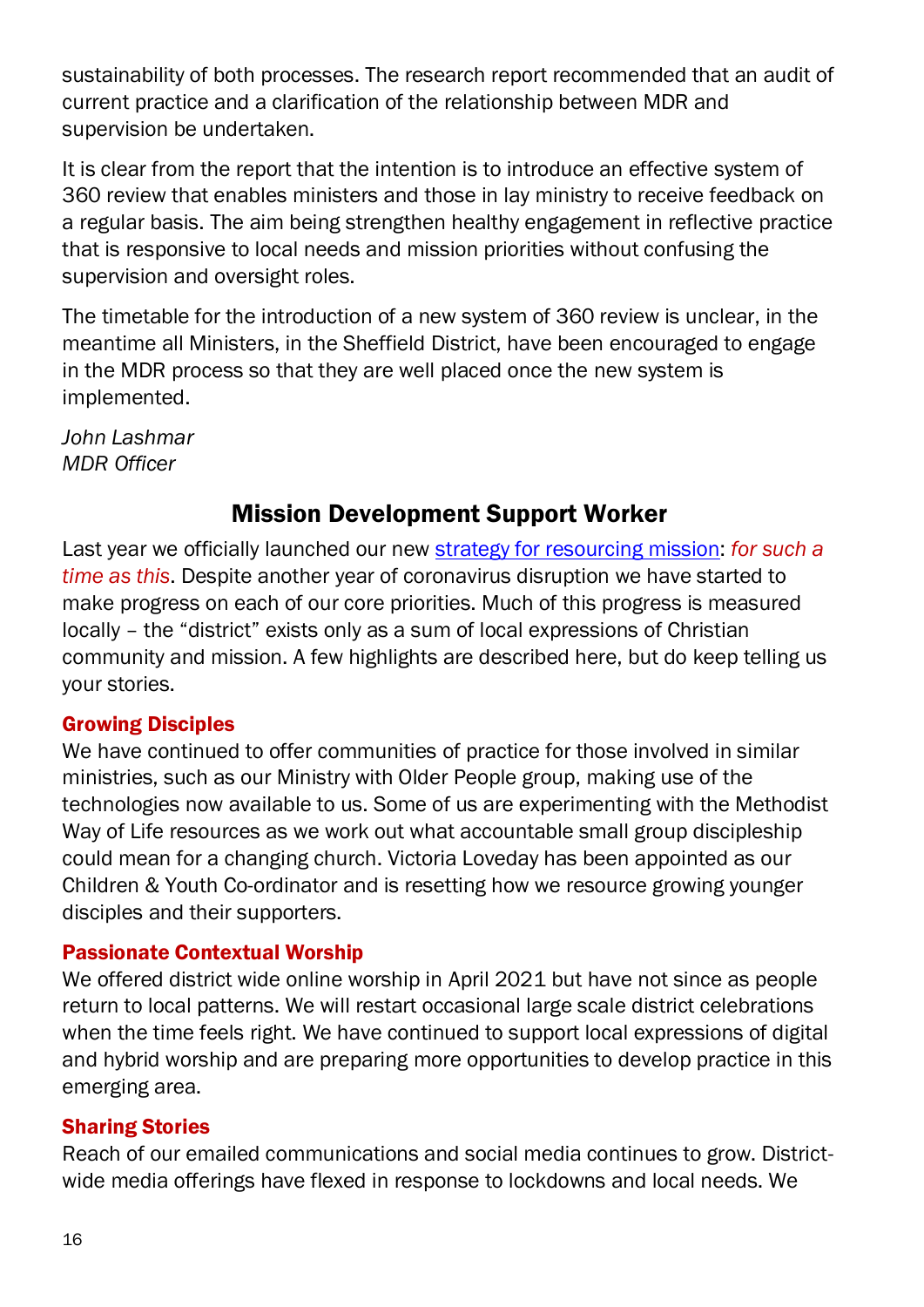have settled into a pattern of offering prayers at key times in our calendar, celebrating local mission through stories and themed blogs.

#### Transforming Mission

We have spent the last year exploring our New Places for New People pilot, which aims to start new Christian communities in and near Chesterfield and are appointing a pioneer to lead this work. At our recent Mission Forum we discussed with representatives from each of our circuits how we might prepare to start more new congregations in the coming years. All of our circuits are currently, or have recently reviewed, plans for mission. We continue to support people through change which is sometimes exciting and also painful and complex.

During the year the District awarded grants in support of the new Hemsworth Little Fishes soft play centre (£23k), Sprotbrough Methodist Church families & Baby Basics worker (£12k), Hub at Hope development worker (£12k).

#### Simplifying Procedures

We have rebuilt and modernised the district database, which is now starting to improve and pinpoint our communications. With Andrew Crawford's appoint we have reset the district HR Officer role so we can provide a more hands on approach to lift the burden of fiddly employment paperwork.

#### Properties Fit For Mission

Tom Rattigan has been appointed as our new Missional Property Enabler, and is already working with many of our churches. Several major building projects were completed across the district, with a few more creative re-imaginings of how we might use our property assets bubbling under the surface. Following our last synod, we have more registered Eco Churches.

During last year we awarded property grants to Mosborough (£7k) and Harworth (£1k).

Your mission is the mission of the district, so I am always happy to speak with churches of any size as you map your way forward or if you want someone to bounce ideas off.

*Neil Harland – District Mission Enabler [mission@sheffieldmethodist.org](mailto:mission@sheffieldmethodist.org) T: 07483 308008*

## Peak Park Rural Development

<span id="page-18-0"></span>However challenging, exhausting, and frustrating the past year has been the presence of God continues to be witnessed in the Peak Park enjoyment and excitement have also been present. New projects are coming to light and new people coming forward. God is good! Here is a snapshot…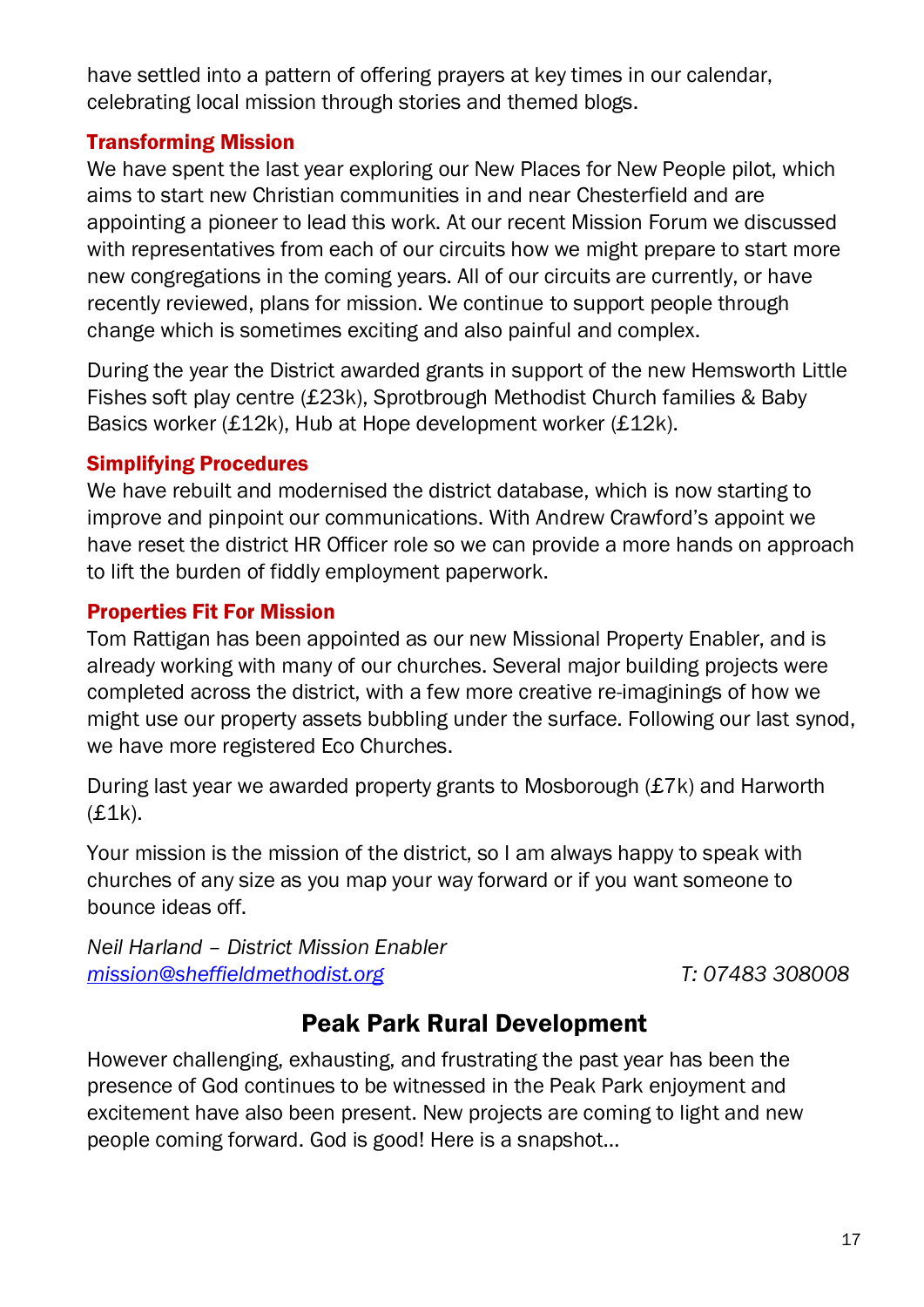#### Edale Chapel

Is in a remote valley, the chapel is a building site, yet even in the bleakest of weathers, good people will gather to worship and share the gospel story. The building project and hence project development has been challenging however, whilst still waiting for further planning agreements, progress to the outside of the building has been made and outdoor worship has been well attended. Hopefully next year will see works completed.

#### The Hub

I am delighted that we have secured funding to extend the Pioneer Ministry post for a further three years. Numbers increase from toddlers to grandparents. Worship is shared on WhatsApp or gathering in person we walk, bike ride, picnic etc in forests and fields, sunshine or rain.

#### Lowberdale Farm (A Care farm)

Supports young people in need of extra help. I have confidently resigned the post of chair, in the knowledge that a new strong leadership team is now in place. I will of course continue to share stories like this - A young man who had opted out of education and had limited social development skills has this year passed his tractor tests and gained employment, since being part of the Lowberdale Project. Good work!!

#### Townend Garden Project

Is thriving, the highlight was the virtual visit of the President of conference who was delighted to hear of the work and gave great praise to the team who set up and run the project. A good harvest was gathered and celebrated. A successful garden tea party that supported the isolated elderly led to plans to hold a regular isolation busting project in the in the coming year. The mental wellbeing team are using the garden and we have links with social prescribers. Funding for a greenhouse means we can meet in all weathers.

#### Rural Villages in the High Peak Partnership (Flagg, Monyash, Earl Sterndale, Hollingsclough)

The need for creative action enabled some to 'come outside' to share good news to passers-by through visible worship and outside displays. The journey to a new way of being church has no clear road at the moment. What is clear is without commitment to find new ways of sustaining mission to the rural margins, Christian presence and the Gospel stories will not be heard in vast areas of rurality very soon.

#### Messy Church

Messy Takeaway has continued with face to face if possible. The willingness for local families to re-engage remains strong with renewed enthusiasm for this year.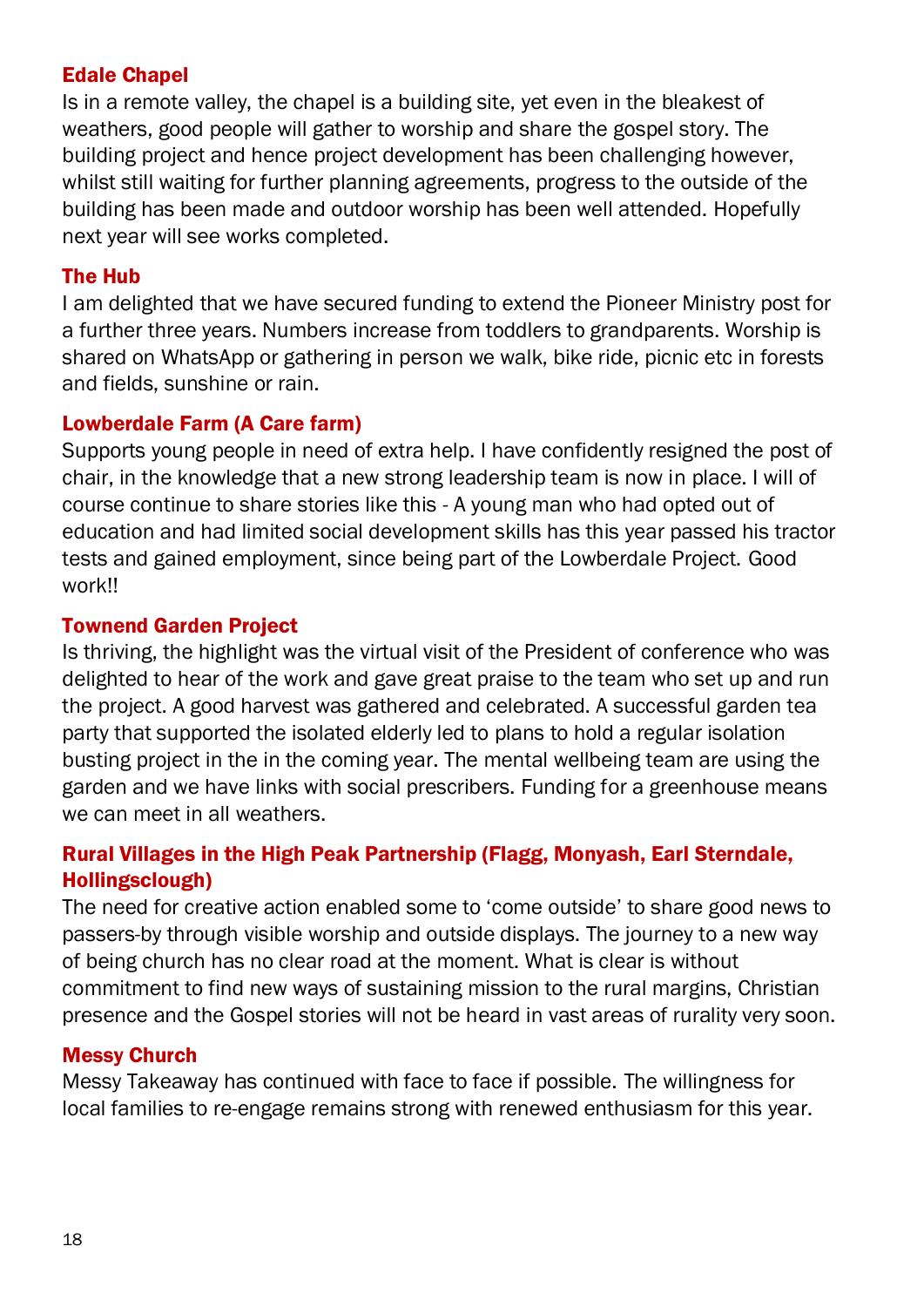#### Ecumenical working.

I now meet with the Anglican group who minister in the area. We share very similar stories. Many churches are becoming Chapels of Ease or Festival Churches as they face the difficulties of sustainability.

#### Ecumenical Work in Tideswell

Key people have been unable to commit time during the year. The intention is still high so it is hoped further progress will be made in the coming year.

#### Positively Rural

This 90min quarterly zoom gathering has gone from strength to strength, The speakers are interesting and topical practitioners in rural ministry. Numbers viewing continue to increase. I am excited for the potential of this group in the coming year.

#### Pilgrimage.

The renewed interest continues to bring pilgrims to the Peak Park with a recent increase in numbers walking in the area. The Tissington Chapel Pilgrimage book has had to be reprinted as more copies were needed. Work with circuit stewards is exploring the possibility of creating a new 'Wesleyan Way' through the Peak Park.

*Deacon Lorraine Brown Peak Park Rural Development Enabler*

### Persian Ministries

<span id="page-20-0"></span>I started my role as the Farsi speaker development enabler in August 2021, working in mainly Doncaster, Hull, and Sheffield. My role is to provide teaching and discipleship training in Farsi, pastoral care, nurturing new believers, giving birth to new fellowships and so on.

#### Doncaster:

We have a weekly Sunday service and bible study where I have been providing solid biblical teaching for both seekers and new believers. I also invest into the life of mature Christians and potential leaders for future. We have a congregation of 20 members with many new asylum seekers who attend the meeting periodically. We have leisure activities both for men and women including Table tennis, Zomba dance club where anyone regardless of their faith are welcome to participate. A newly arrived couple with a 7-year-old son is being trained in order to develop their gifts and skills in teaching and leadership. On Tuesday, we have a group of 10 people who join the bible study along with a dozen who join us on zoom from as far as Iran. As I am writing this report, we are celebrating Persian new year where we are going to serve 20 Afghan refugees who have probably never been to a church let alone heard the Gospel in their language. This group is part of the Afghanistan's national women football team who were recently located in Doncaster. We are hoping to be able to reach out to all 130 of them with the Gospel and God willing, see some come to know Jesus and put their trust in Him.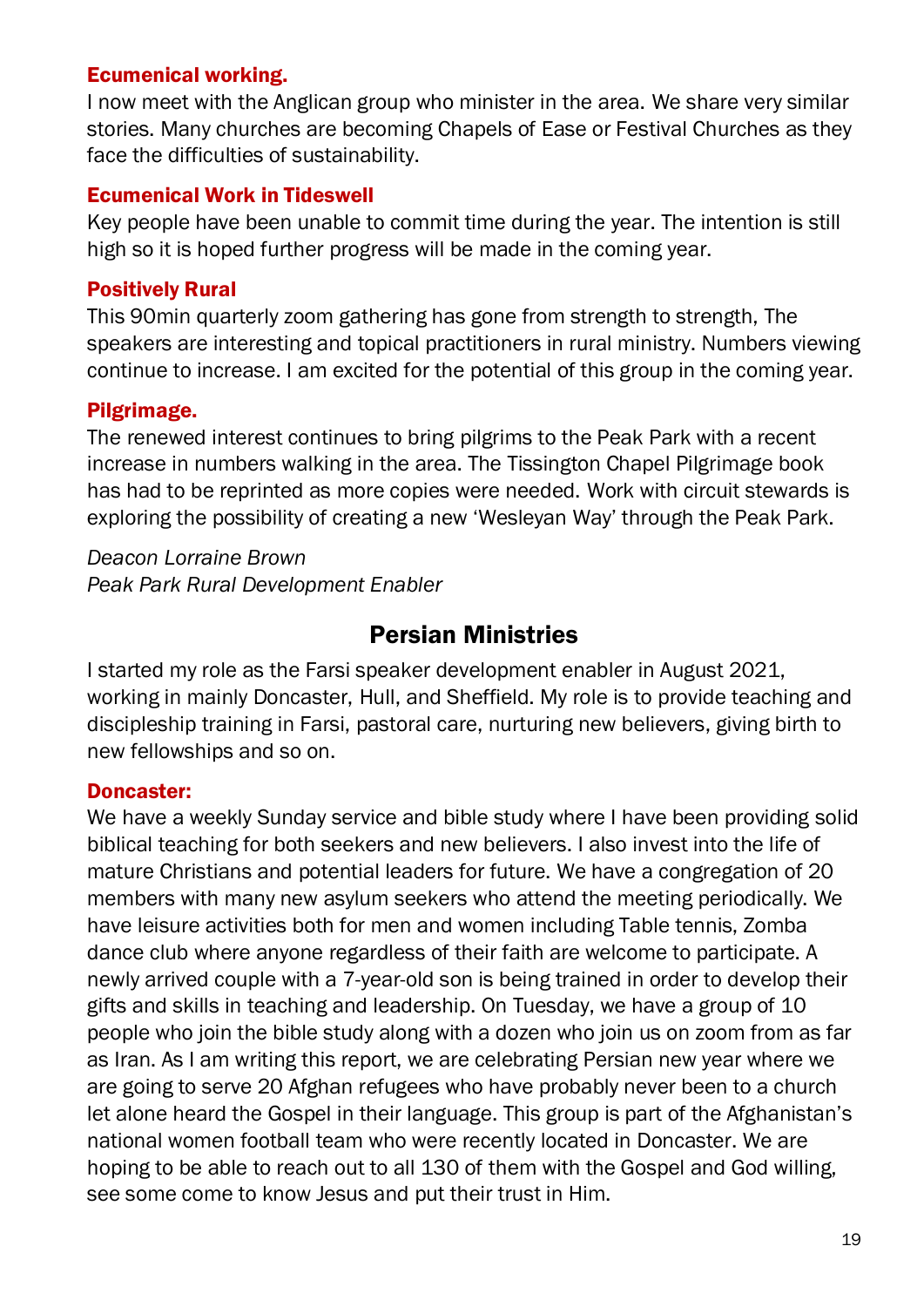#### Hull:

Every Thursday, I go to Hull and participate with the open doors project. I run an alpha course type of teaching followed by a deeper teaching session which is to include both seekers and new believers. One couple is showing interest in leadership and teaching which I am investing in on the side by encouraging the man and helping him in how to prepare a bible study and so on. The group are mainly none or new believers that has grown from 3 to 12-14 regulars.

#### Sheffield:

After a long time, I have now developed a relationship/partnership with the city of Sanctuary where asylum seekers and refugees receive many kinds of support. With ongoing partnership with Victoria Hall and City of Sanctuary, in near future I will be having out-reach programs and bible studies at room 35, chapel walk, where Farsi speakers will be reached and served both with their emotional, physical, and also spiritual needs.

*Arman Ghamari - Persian Ministry Development Enabler [armanghamari@sheffieldmethodist.org](mailto:armanghamari@sheffieldmethodist.org) T: 07402 345 967*

## Probationers' Committee

<span id="page-21-0"></span>We have four probationers in the Sheffield District this year. Mark Carrick, stationed in the Derbyshire North East Circuit, is now in his second year of Probation. This year we welcomed Emily Hoe-Crook as a Deacon in the Trinity Circuit, Michelle Deans as a presbyter in the Sheffield Circuit, and Claude Mwansa Kimpinde, also in the Sheffield Circuit, who is an ordained probationer from the Methodist Church of Southern Africa. Claude attends the Probationers Group for fellowship, learning and support, and is assessed at Connexional Level.

Mark, Emily, and Michelle are all undertaking studies through The Queen's Foundation in Birmingham. Mark and Michelle are studying for a Masters in Theology and Transformative Practice (Newman University); Emily is studying for a Masters in Theology, Ministry and Mission (Durham University).

The group meets regularly with Rev Gill Newton and the District Probationers' Secretary. Several of our meetings have been on Zoom as a precaution due to the pandemic. All four probationers attended a regional probationers' retreat in January at The Briery in Ilkley. The retreat was led by Matt Finch from the Connexional Team exploring the concept of re-wilding.

In January Mark shared with the group his Gospel in Context presentation which was a creative stop-motion video using Lego to illustrate the work of a project in a church in his section. For their orientation projects, Michelle shared her reflections on the possibility of a lunch club in her context, and Emily shared with us reflections on mission and ministry at The Crossing Church and Centre in Worksop. All three presentations were inspiring and informative. It has been encouraging to see how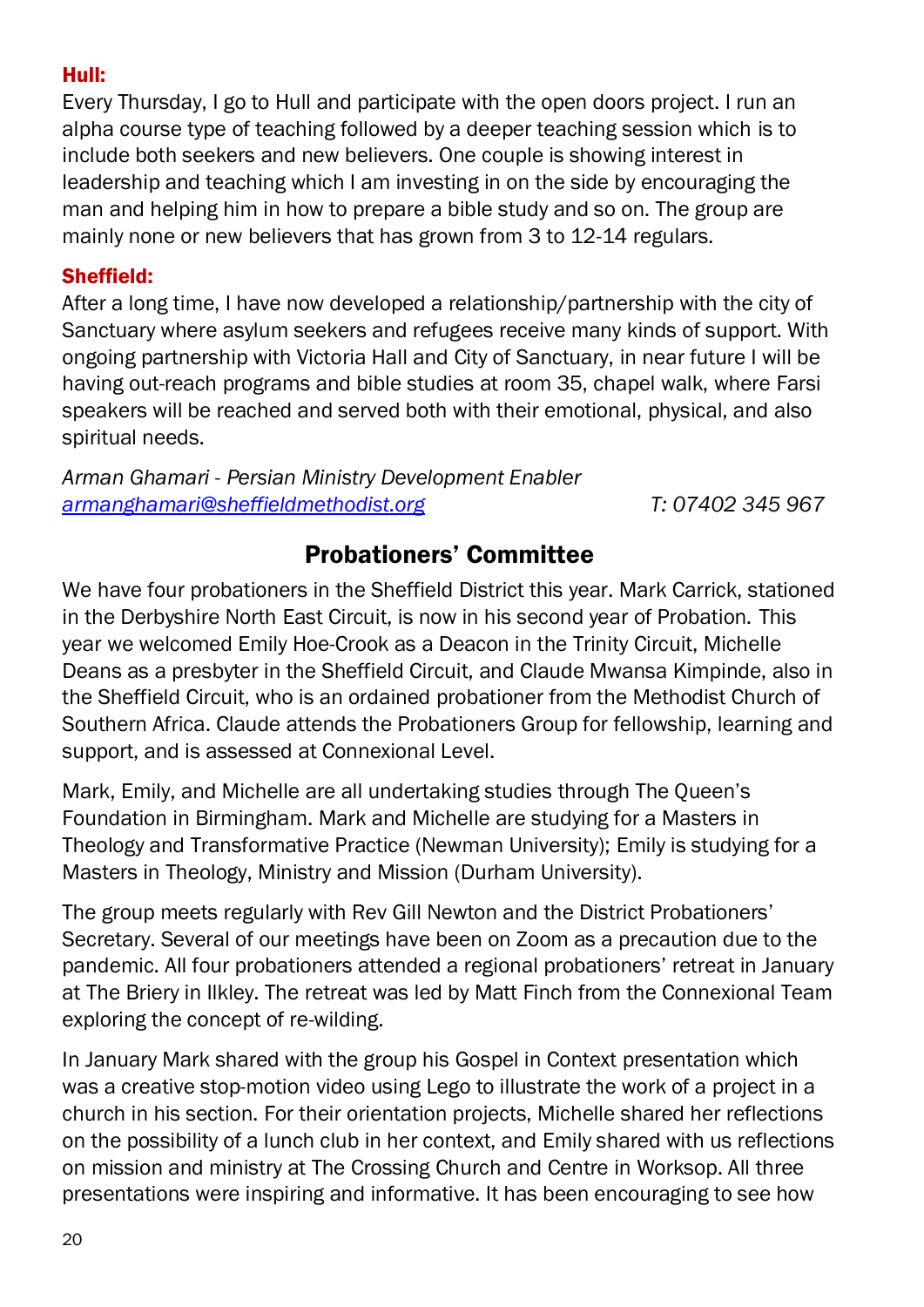God is using each of our probationers in their different contexts. Their enthusiasm is uplifting.

Alongside this all the probationers are supported by members of the District Probationers' Committee. We had an informal gathering in early December which gave an opportunity over lunch for Committee members to get to know the probationers in advance of our formal Committee in March. Time was also given to prepare both Probationers and Committee Members for the work of the Spring Committee. All members of the Committee commit to uphold the probationers and their families in prayer, and as members of the Synod I encourage us all to do likewise.

Each probationer minister has not had a 'normal' early years' experience of ministry, starting off as probationers during the Covid-19 pandemic with its associated restrictions, however they have risen to the challenge. It has been encouraging to receive positive reports on them from The Queen's Foundation, their Circuits, associated Worship Development Groups and, in the case of Emily, a report from the Warden of the Methodist Diaconal Order. In addition, Mark, Emily, and Michelle produced self-evaluations for the District Committee. It has been good to see evidence of their fruitfulness in this special formational time.

Thanks are given to all those who support our probationers in whatever way. I would particularly like to record my personal thanks to Rev Sean Adair for covering this role while I was on Sabbatical in the Autumn.

*Revd Tracey Harris Sheffield District Probationer Secretary*

## **Property**

<span id="page-22-0"></span>After joining the Sheffield District earlier this year, my time has been spent mostly getting up to date with Methodist processes and procedures that are in their very nature very methodical. and getting to know buildings and churches around the district.

We have some fantastic buildings both north and south, east, and west and I hope that my role will let those buildings be better used for years to come. The biggest challenge facing property now is the management of them both in cost and time. The size, heating bills and usage of these buildings can be is immense and working with councils to help with better understanding those buildings and how to manage them well. All of this is so that they can be used by more people and the goal is for Jesus to be known in those places, this means as well as a mission plan and outcomes that come from that there also needs to be a business plan in place for people to be able to progress both the Christian mission but also the practicalities of running a building on a commercial footing.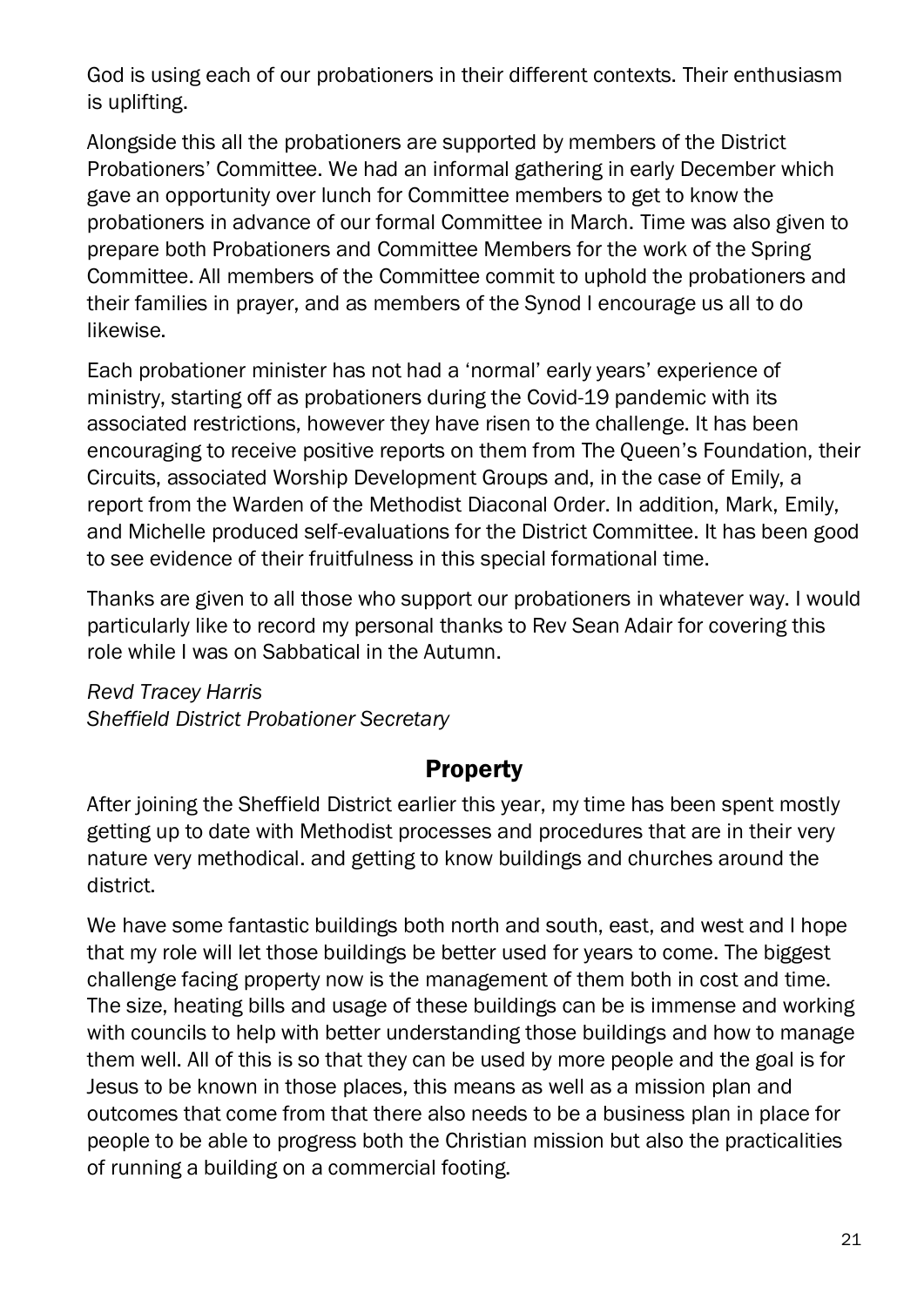Buildings and property, I hope to be a way to start conversations about what the people in it and why is there for in the first place, why it's based in usually the heart of the community and why we should be looking outside of that building more then we should be looking inside of it.

There are also some new and exciting projects arising, Broom, Victoria Hall, Grove Street as well as circuit and district-wide initiatives taking place.

I would flag up the monthly drop-in and training sessions that will be starting in early May. These will be a great place to get some input and network as well.

I would like to thank everybody thus far for the welcome and help that you've offered, I hope that now over time this may be able to be repaid in some way. I have the pleasure of working with some passionate, wise, fantastic people and it's a real honour to serve the churches that we do.

I am guided by the knowledge that data and forecasts and the wisdom of those who have come before us, the more information the better and the sooner we start a conversation the more I may be able to help. The church is currently shrinking in number and has done for a number of years, many churches would now be classed as at risk and as we close more and more buildings, I hope and pray that we see growth, new churches for new people, different ways of doing church and different views in those buildings.

I look forward to dreaming, hoping, and praying with you all.

*Tom Rattigan - Missional Property Enabler [mpe@sheffieldmethodist.org](mailto:mpe@sheffieldmethodist.org) T: 07483 318 823*

### **Sabbaticals**

<span id="page-23-0"></span>Despite the continuing uncertainties and restrictions imposed by Covid 19 ministers have continued to take sabbaticals during this past year, adapting their plans where necessary. It has been good to read the reports of how God has worked in sometimes unexpected ways, providing opportunities for renewal and recreation within the gift of the sabbatical.

During this connexional year we have, with deep sadness, marked with prayer and silence the death of Rev Jen Mullis, who was due to have a sabbatical.

The DSAG has received and approved reports from Revs Tracey Harris, Gill Newton, and Cameron Stirk, describing their sabbatical experiences and insights gained. The group has also considered and approved prospectuses together with sabbatical timings and arrangements for Revs Tim Crome, Mark Goodhand, Gareth Jones, Debora Marschner, Adrian Perry, and Angela Pothecary. It has agreed that the sabbatical for Rev Mick Neal be delayed until April 2023. The list of those due to take sabbaticals in the 22/23 Connexional year includes Deacon Jackie Wright, Revs Julie Coates, Ashley Cooper, Jonathan Gichaara, Judith Jessop, Margaret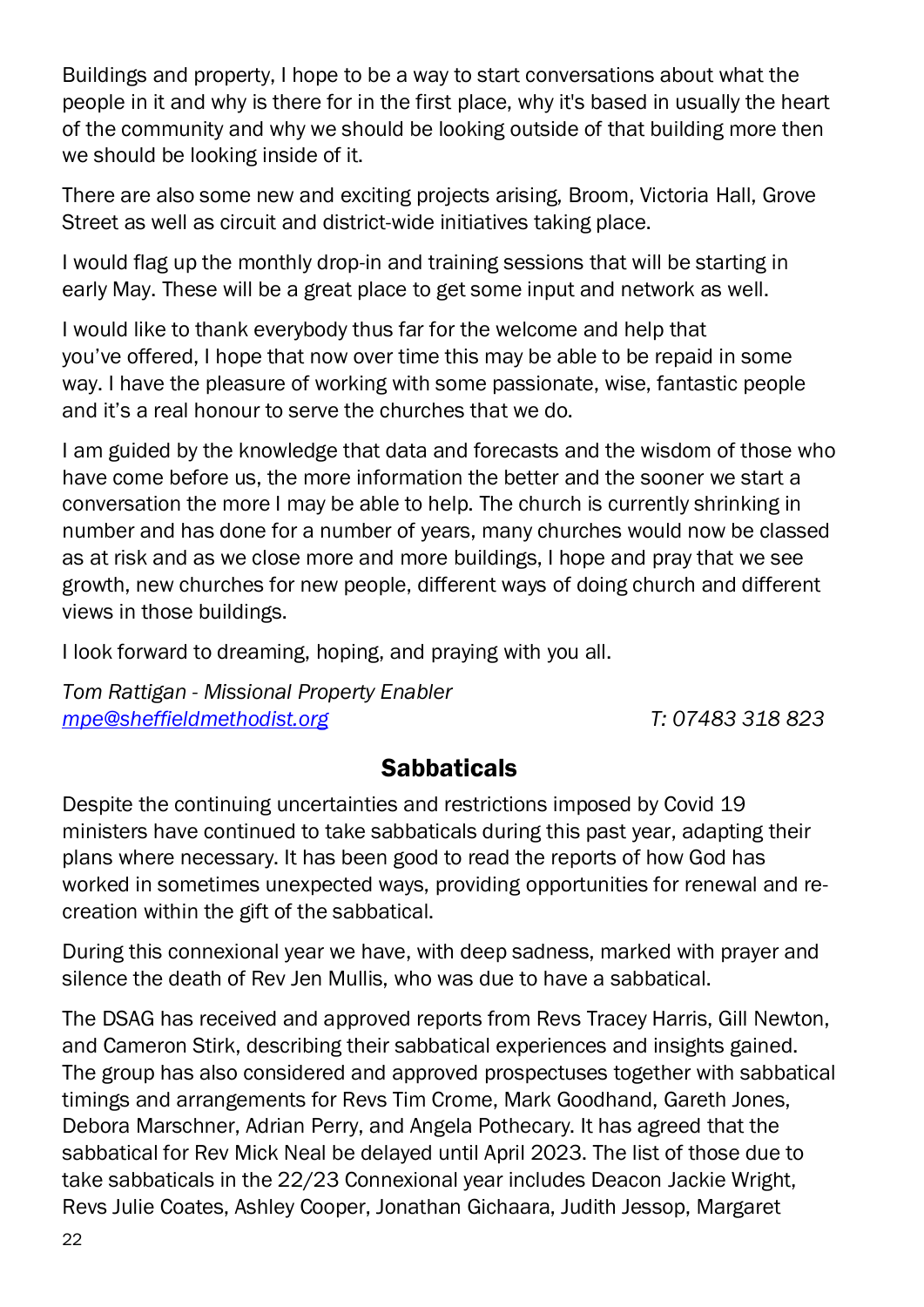Mwailu (whose prospectus we have already approved), Jill Pullan, Lisa Quarmby, and Christine Sutherby. The DSAG expects to consider their sabbatical prospectuses along with reports of any completed sabbaticals at its next meeting which is currently scheduled for October 2022.

We are very aware of the importance of the Local Sabbatical Support Groups (LSSG) in enabling sabbaticals by supporting ministers and their families and ensuring adequate cover during sabbatical periods, as well as helping to explain the purpose and value of sabbaticals to local churches. We are grateful to all members of LSSGs for the time and commitment they give to this and the DSAG provides a Terms of Reference document to help them in their task.

I am very grateful to the members of the District Sabbaticals Advisory Group – Rev Gill Newton as District Chair, the District MDR Officer (John Lashmar) and two lay people or supernumerary ministers (Agnes Tranter and Rev. David Hunter). for the time and care they give to the process of considering and approving sabbatical prospectuses, giving advice, receiving reports, and supporting ministers.

*Revd Liz Wills District Sabbaticals Officer*

## **Safeguarding**

<span id="page-24-0"></span>The last 12 months, in the world of safeguarding, have been enlightening at both a local and national level.

In June 2021 I wrote to churches & circuits asking them to complete the annual Safeguarding Audit. My focus was on the knowledge Church Council / Circuit Leadership Team members have regarding safeguarding practise in their church or circuit.

Traditionally safeguarding has been the work of just one person, the Church or Circuit Safeguarding Officer. However, the responsibility for safeguarding lies with the Church Council or Circuit Leadership Team. No longer is it acceptable for one person to be involved, now we have to demonstrate that safeguarding is indeed 'Everyone's Business'.

Analysis of the safeguarding audits resulted in two new pieces of work, both concerning safeguarding at a church level.

The first concerned the work Church Safeguarding Officers are tasked to do, as mentioned in the Church Safeguarding Policy. The Methodist Church has very clear expectations about safeguarding at church level, but these expectations are not easy to identify or understand unless time and effort is taken to read numerous other policies and to link work together. In order to simplify the task, I have been writing to Church Safeguarding Officer, reflecting on one or two of their tasks at a time, explaining what the Methodist Church require. If templates, leaflets, or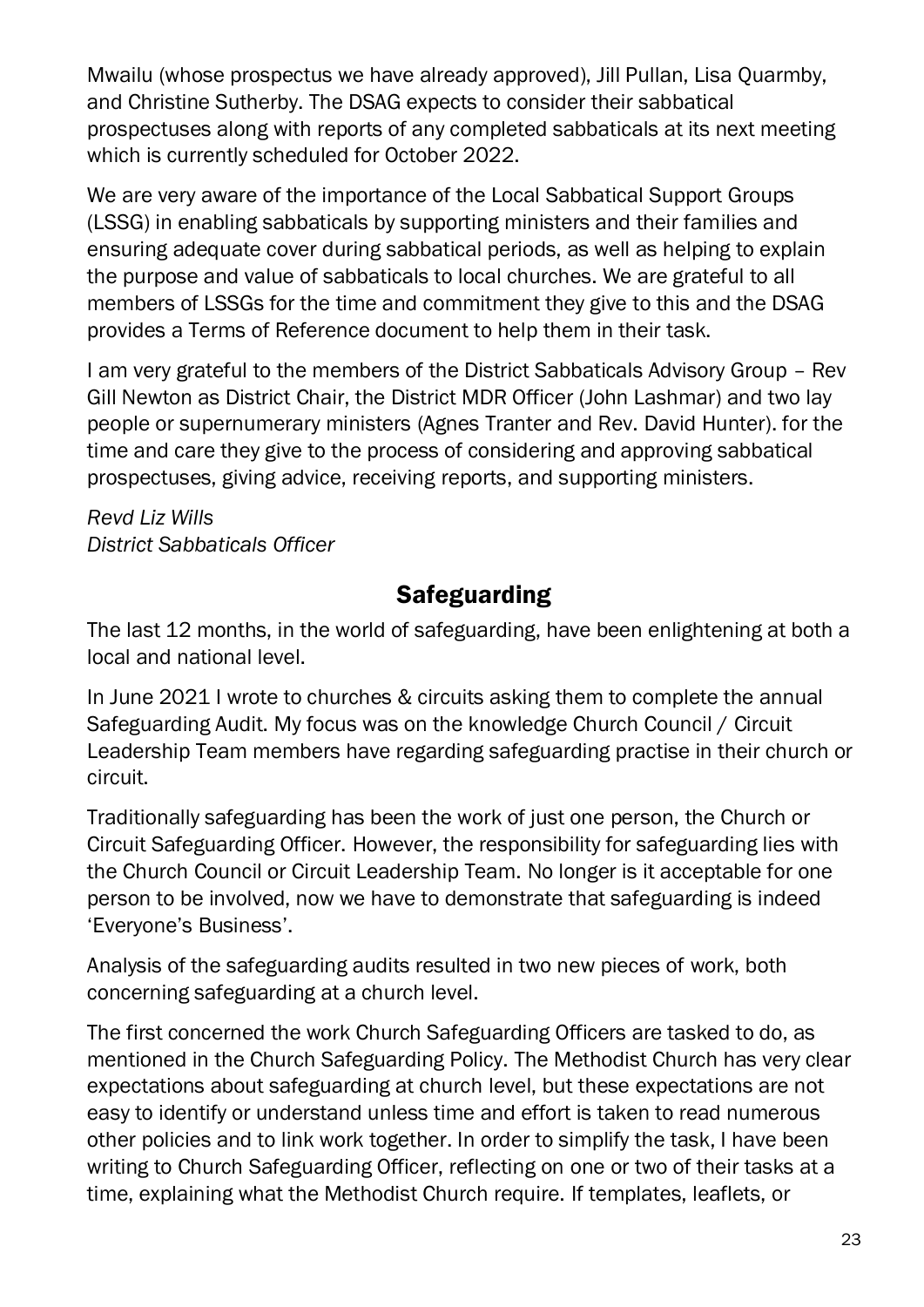policies were needed I created and shared them. My hope is that best practise expectations become embedded, and that Church Safeguarding Officers do not do more than is required of them.

The second piece of work is the creation of a serious of training session for Church Council Members called 'How to Support Your Church Safeguarding Officer'. The primary aim for the sessions was to create a support network for Church Safeguarding Officer. Being a safeguarding officer can be a lonely job and a lack of support and understanding can be frustrating and demoralising. Whilst my main focus was on the wellbeing of safeguarding officer, I also recognised that these sessions would develop Church Council members safeguarding knowledge. This deeper understanding will help Church Council members fulfil their responsibility and create a strong foundation for all other work and outreach their church provides.

Some may question why I am pushing a new approach to safeguarding in this Connexional year. The answer stems from the IICSA investigation into Safeguarding in Faith Organisations. The report was published last September, and we are currently waiting for the publication of subsequent recommendations. We have known for a while that the report will have consequences. We know, for example, that each District will have their safeguarding work externally audited starting next year. My hope is that the work we have been doing, and continue to do this Connexional year, will stand us in good stead and allow us to feel confident in the proactive work we do to create and safe and welcoming places for everyone to meet and worship together.

*Alison Hill - District Safeguarding Officer [safeguarding@sheffieldmethodsist.org](mailto:safeguarding@sheffieldmethodsist.org) T: 07483 362 735*

### **Stationing**

<span id="page-25-0"></span>We started the 2022 stationing round in May of 2021. Both the meetings with individual presbyters and the training for Circuits were held on Zoom, with me as the District Lay Stationing Representative and Revd Sean Adair, Deputy Chair of District, as our Chair of District was on sabbatical.

We held our District Stationing Forum on 14th July 2021, again on Zoom. All Circuits in the District were invited to attend and share information on their particular circumstances and hopes for the future development of ministry. This did give an early indication of which appointments we would wish to be critical should they enter stationing, and the possibility of probationer presbyter and diaconal appointments.

The October 2021 conversations with our two presbyters entering stationing were in - person meetings at the District Office. The training for our two Circuits seeking appointments was held on 19th October at Central (Aston) Methodist Church.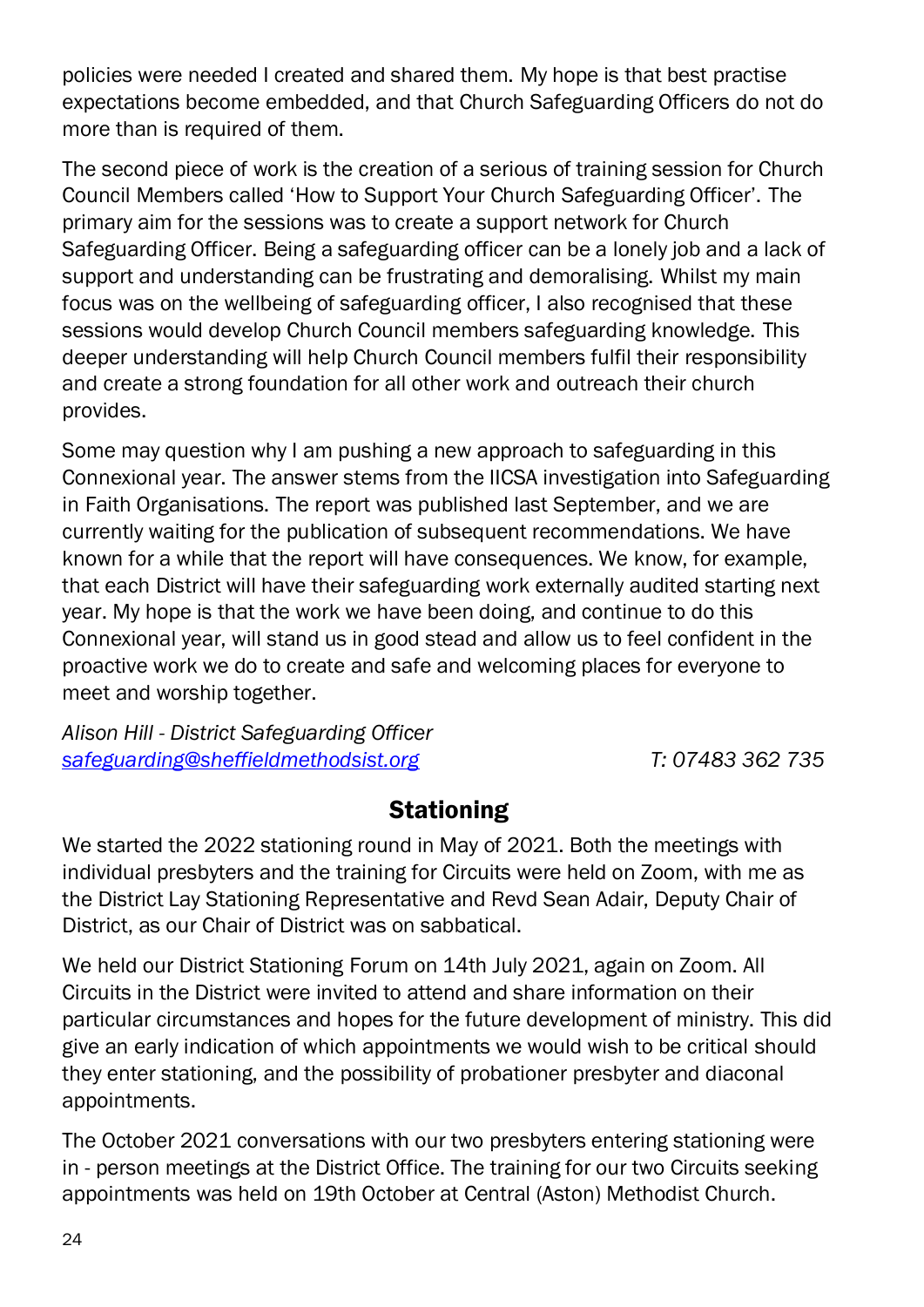At the beginning of the 2022 stationing round there were nine presbyters and one deacon across four Circuits prayerfully seeking to discern God's calling upon their ministry. As time progressed, four indicated their desire to sit down, four sought and were offered re-invitation, and two entered stationing. Five presbyteral appointments for two Circuits were identified and submitted to Stationing, with one of the appointments designated 'critical.' By the end of Stationing Matching Group 3, three were matched, one was without a match, and one was converted into a diaconal appointment. During this period, a further profile was submitted as 'critical' for a Superintendent post for the Sheffield Circuit.

We thank God for very positive and encouraging visits and the issuing of letters of understanding to our four incoming ministers. So, subject to stations being called at the Methodist Conference, we will welcome Deacon Alison McCauley to the Barnsley Circuit, and Revds Naomi Cooke, Mike Jones, and Phillip Peacock to the Sheffield Circuit. At the time of writing, the two outstanding appointments for the Sheffield Circuit remain in the Stationing process.

We will soon be starting the stationing and re-invitation process for September 2023. The situation continues to be that there is a significant gap between ministers available in stationing and Circuit appointments, with the expectation that this will worsen. There was a higher proportion of Superintendent posts in Stationing this year. The Stationing Committee is to begin work in reviewing the current process of Stationing. We continue to encourage all Circuits to prayerfully consider their local situations including staffing, ministerial and lay, in relation to Circuit Mission Plans. Circuit Invitation Committees should be appointed this month. A stationing leaflet, giving May and October 2022 dates for training for Circuits and conversations with ministers, is being produced and will be circulated in due course. The Code of Practice 2023 for all involved in the Invitation and Stationing Process of Deacons and Presbyters will be published this May. There are currently seven presbyters in five circuits across the District who are starting to think and pray about the future direction of their ministry. Your prayers are invited for the process to be positive and affirming, and for sensitivity and integrity throughout.

### *Gill Daly*

<span id="page-26-0"></span>*Lay Stationing Representative*

#### **Treasurer**

Full statutory District accounts for 2020/21 have been presented to the District Leadership Team for approval. Copies are available on request. A summary of the District finances is provided here: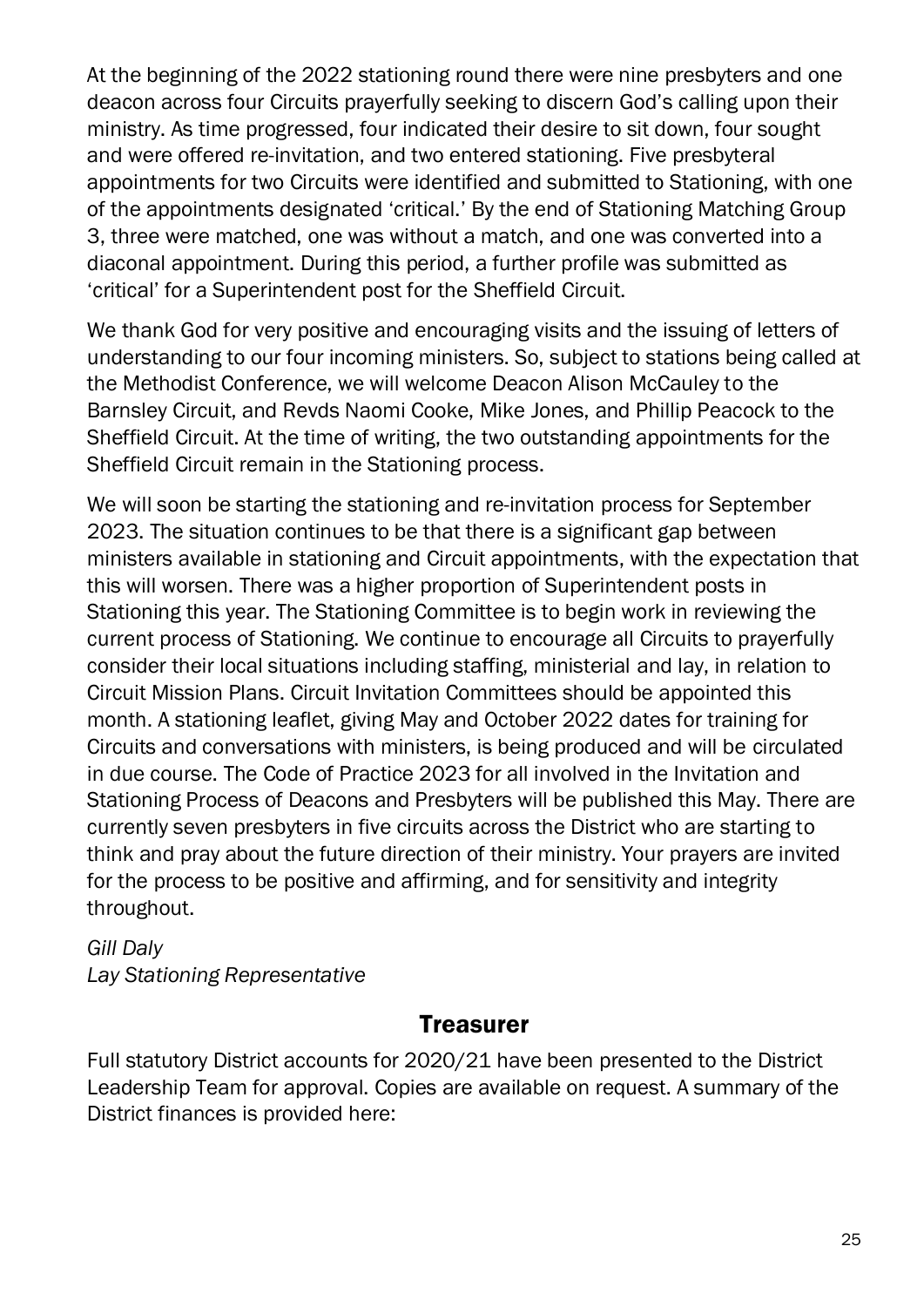| <b>INCOME AND EXPENDITURE</b> | 2020/21 | 2019/20 | 2018/19        | 2017/18 | 2016/17 |
|-------------------------------|---------|---------|----------------|---------|---------|
|                               | £'000   | £'000   | £'000          | £'000   | £'000   |
| <b>INCOME</b>                 |         |         |                |         |         |
| Unrestricted                  | 130     | 119     | 108            | 100     | 99      |
| Restricted                    | 154     | 205     | 282            | 149     | 132     |
| <b>District Advance Fund</b>  | 176     | 178     | 159            | 202     | 170     |
| <b>Total Income</b>           | 460     | 502     | 549            | 451     | 401     |
|                               |         |         |                |         |         |
| <b>EXPENDITURE</b>            |         |         |                |         |         |
| Unrestricted                  | 112     | 108     | 103            | 88      | 111     |
| Restricted                    | 180     | 263     | 288            | 271     | 200     |
| District Advance Fund         | 45      | 116     | 157            | 261     | 76      |
| Total expenditure             | 337     | 487     | 548            | 620     | 387     |
|                               |         |         |                |         |         |
| <b>SURPLUS/ (DEFICIT)</b>     |         |         |                |         |         |
| Unrestricted                  | 18      | 11      | 5              | 12      | (12)    |
| Restricted                    | (26)    | (58)    | (6)            | (122)   | (68)    |
| District Advance Fund         | 131     | 62      | $\overline{2}$ | (59)    | 94      |
| Total surplus/ (deficit)      | 123     | 15      | $\mathbf{1}$   | (169)   | 14      |

The main source of unrestricted and Advance Fund income continues to be contributions from our circuits. £25,000 was transferred from general funds to restricted funds during the year as match funding for external grants totalling £143,000. Requests for advance fund grants were lower than in previous years, but we expect these to increase again as churches and circuits are better able to make plans for future growth.

#### UNRESTRICTED AND ADVANCE FUND SPEND GRANT FUNDED SPEND

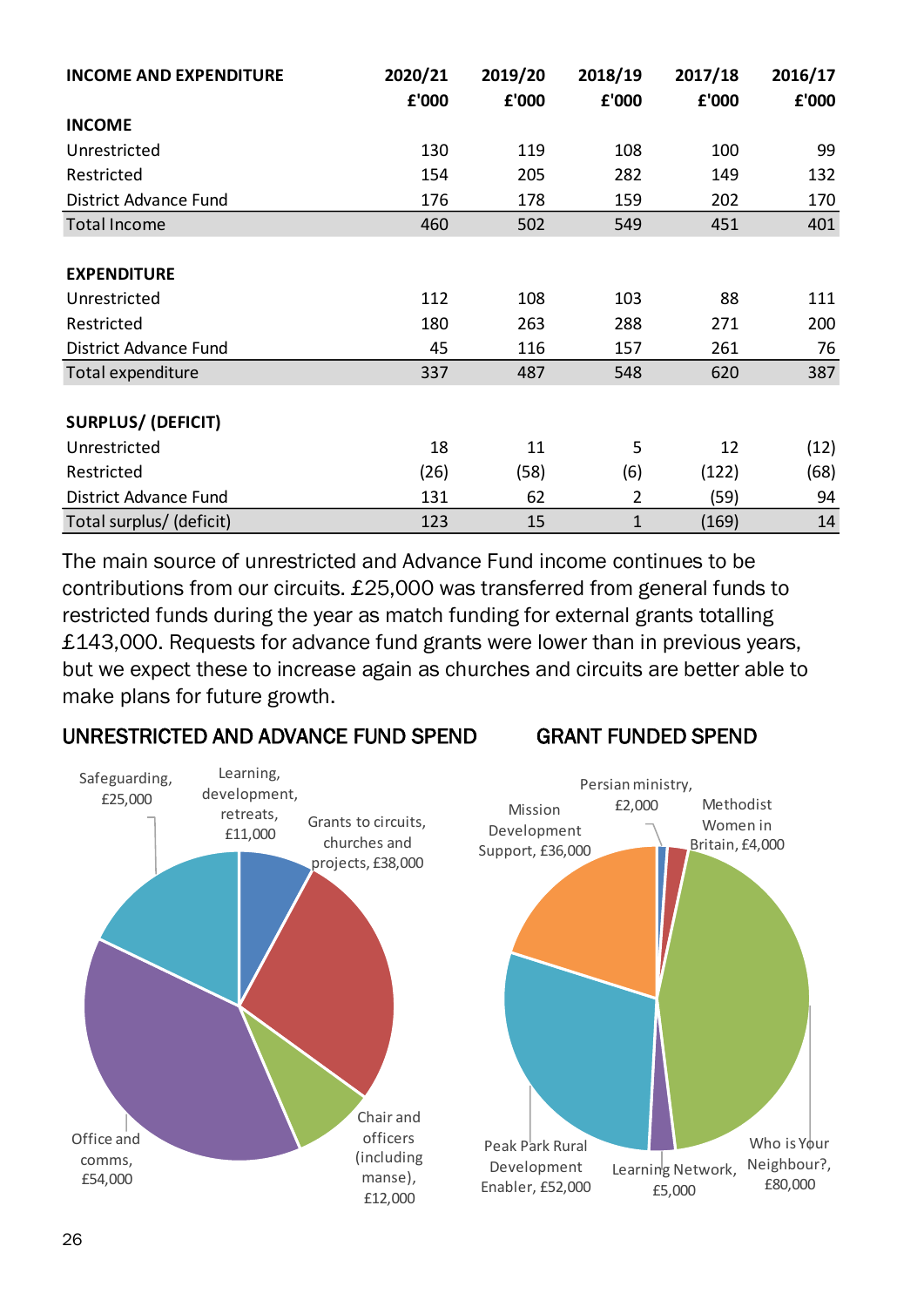| <b>FUNDS HELD AND OUTLOOK</b>                           | 31-Aug-21<br>£'000 | £'000 | 31-Aug-20 31-Aug-19<br>£'000 | 31-Aug-18<br>£'000 | 31-Aug-17<br>£'000 |
|---------------------------------------------------------|--------------------|-------|------------------------------|--------------------|--------------------|
| <b>CLOSING FUNDS</b>                                    |                    |       |                              |                    |                    |
| Unrestricted funds                                      | 286                | 268   | 259                          | 316                | 376                |
| District Advance Fund                                   | 160                | 54    | 36                           | 34                 | 117                |
| <b>Restricted funds</b>                                 | 118                | 119   | 131                          | 75                 | 101                |
| <b>Total funds</b>                                      | 564                | 441   | 426                          | 425                | 594                |
|                                                         |                    |       |                              |                    |                    |
| Months unrestricted expenditure held<br>as liquid funds | 8                  | 6     | 4                            | 13                 | 16                 |

Our reserves policy is to hold between three and six months unrestricted expenditure as liquid funds (i.e., cash and debtors, less creditors). We are temporarily holding more funds than required under our reserves policy due to lower travel and event costs during the pandemic but anticipate that funds will reduce in line with our policy over the coming year.

<span id="page-28-0"></span>*Neil Harland - District Treasurer*

## Worship and Preaching

*We welcome our newly appointed Worship & Preaching Officer – Revd Claire Rawlinson.*

My name is Claire, and I am a presbyter in the Barnsley circuit. I have recently been appointed as District Worship and Preaching Officer. My role is to support the training of local preachers and worship leaders, as well as supporting their mentors and tutors. Alongside this I will be involved in the continued development of worship and preaching across the district, looking at alternative forms of worship as well as supporting people with the district strategy to develop compassionate, contextual worship. I look forward to working with you all to support you and help you develop your worship in ways that suits your context.

#### Local Preachers who have died since last report:

We note at this Synod the passing of the following Preachers since the last report in 2020.

#### Sheffield

Jean Fletcher accredited 1968, died 17 April 2020 Alan Kennell, accredited 1965, also died 17 April 2020 Eileen Wragg, accredited 1962, died 17 October 2020. Harold Weeder, accredited 1964, died on 14 August 2021. Elaine Needham, accredited 1986, died 5 November 2021 Roy Davison, accredited 1976, died 9 March 2022.

#### Derbyshire North East

Mary Turner, accredited 1986, died 5 April 2020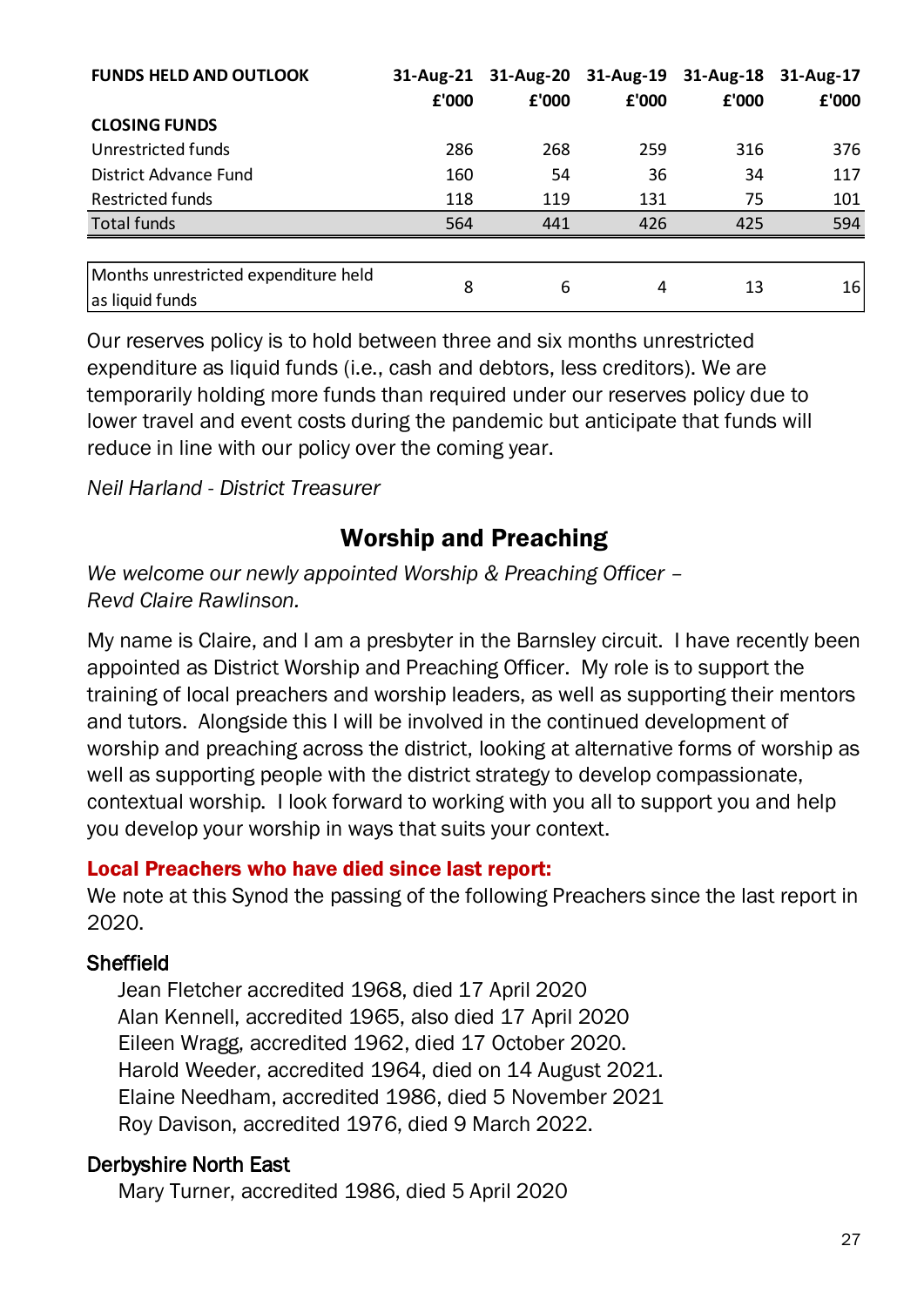#### The Peak

Peter Horner, accredited 1967, died 1 August 2020

#### Doncaster

Michael (Mike) Summers, accredited 19676, died 22 November 2021

#### **Barnsley**

William (Bill) Marsden, accredited 1970, died March 2020 Diana Wheeler, accredited 2017, died April 2021

#### Rotherham and Dearne Valley

Mr William (Bill) Campbell, accredited 1952, died 21 March 2022 Mrs Eileen Beevers, accredited 1959, died 23 June 2020

### **Trinity**

Graham Lee, accredited 2015, died July 2020

*Apologies for any missing information which was not available at the time of writing. Please let Claire know of any omissions.*

Please hold the Worship Leaders and Local Preachers who resource the worship life of our District's Churches in your prayers. Give thanks for them. Encourage them. Pray for God's blessing on their ministries.